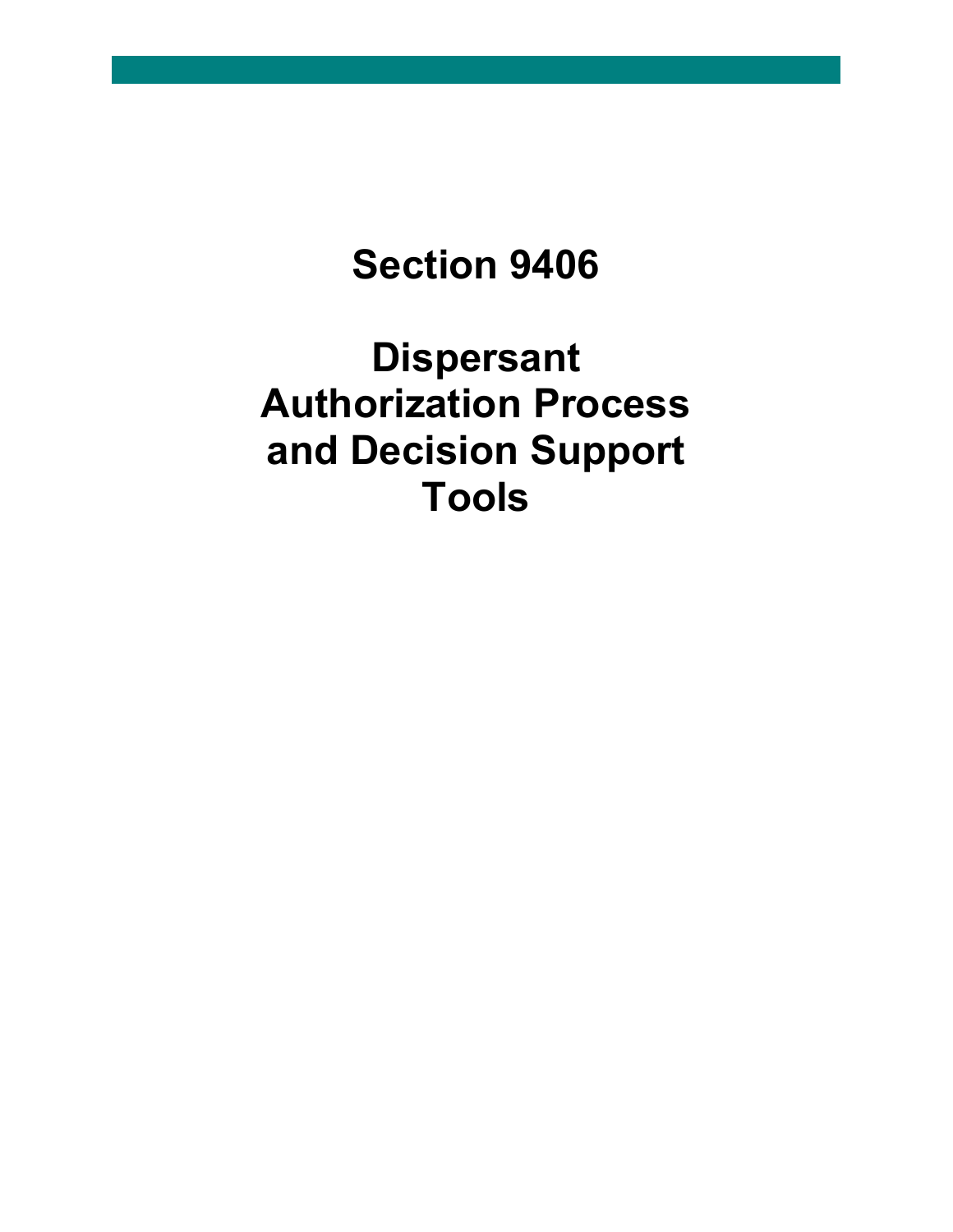# **The able of Contents**

#### **Section Page**

| 9406 | <b>Dispersant Authorization Process and Decision Support</b>                                                                            |  |
|------|-----------------------------------------------------------------------------------------------------------------------------------------|--|
|      | Part A Description of Dispersant Approval Zones in RRT Region 10 and                                                                    |  |
|      | Typical/Recommended Timing and Work Flow for Dispersant<br>Part B                                                                       |  |
|      | Part C Decision Support Tools Summary for the Development of a                                                                          |  |
|      | FOSC Dispersant Standard Conditions Checklist  9406-4<br>Tool 1<br>Environmental Unit Recommendation Memo to the FOSC/Unified<br>Tool 2 |  |
|      | Unified Command Signature Page for Dispersant<br>Section 1                                                                              |  |
|      | Environmental Unit Dispersant Use<br>Section 2                                                                                          |  |
|      | Spill-Specific Information Highlights for the<br>Section 3                                                                              |  |
|      | Region 10 Response Team Record of Dispersant Decision  9406-14<br>Tool 3                                                                |  |
|      |                                                                                                                                         |  |
|      |                                                                                                                                         |  |
|      |                                                                                                                                         |  |
|      |                                                                                                                                         |  |
|      | Best Management Practices to Protect and Minimize Response Impacts                                                                      |  |
|      |                                                                                                                                         |  |
|      |                                                                                                                                         |  |
|      | Activity Schedule, Staging Base Briefing, and Staging Base                                                                              |  |
|      | Tribal and other Trustee Technical Coordination Master List 9406-21<br>Tool 5                                                           |  |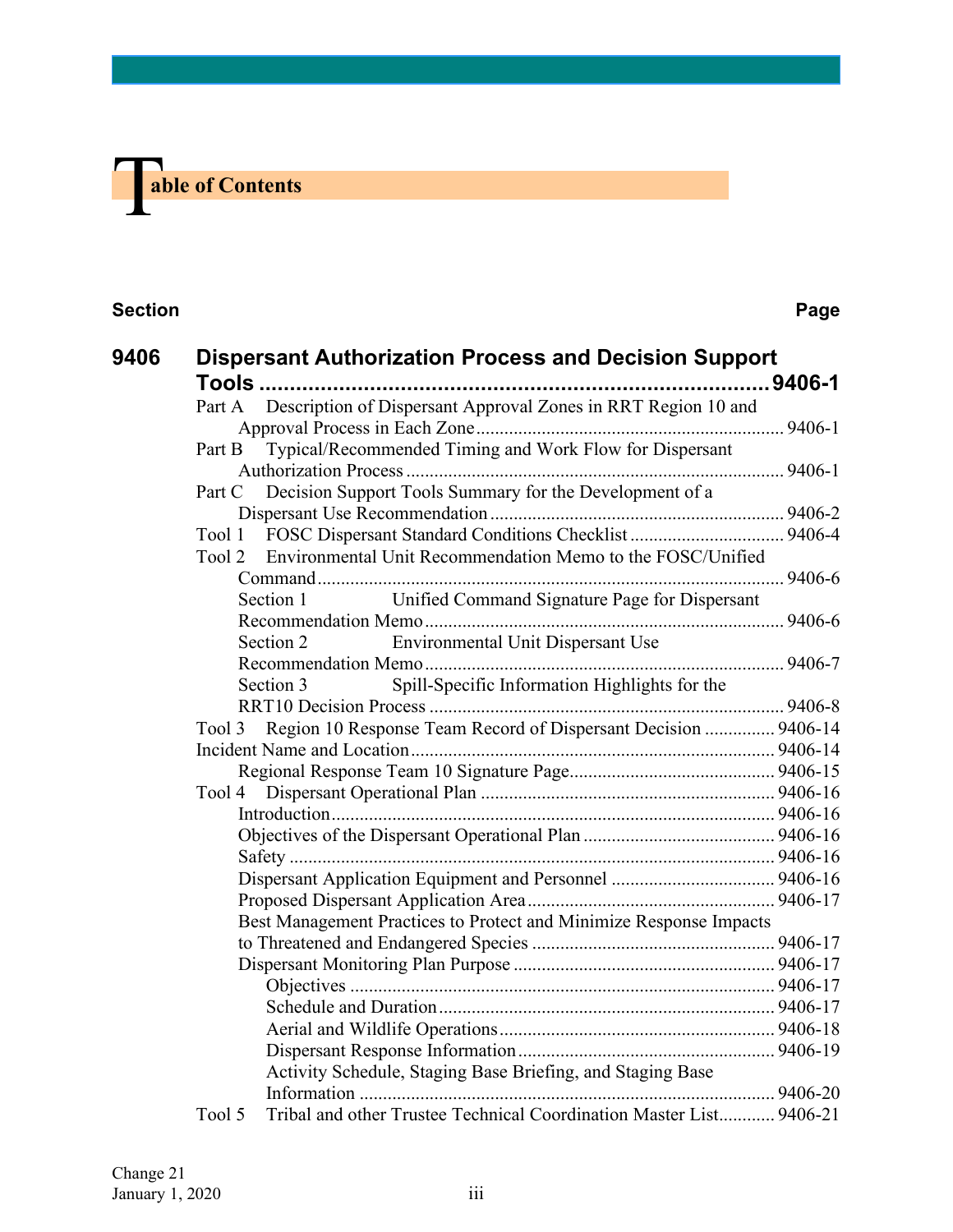## **Table of Contents (cont.)**

| Section |  | Page |
|---------|--|------|
|         |  |      |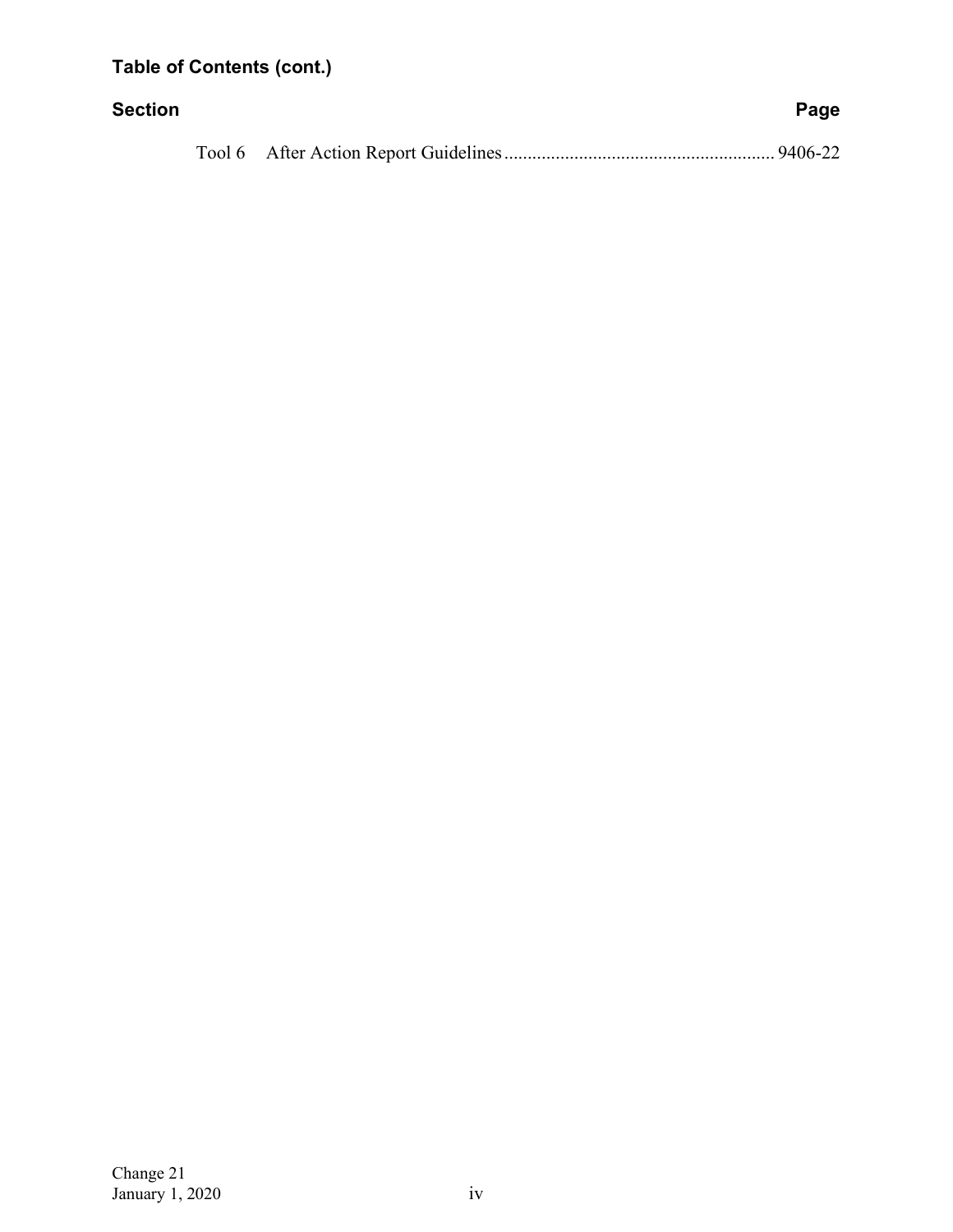## **Part A Description of Dispersant Approval Zones in RRT Region 10 and Approval Process in Each Zone**

There are 3 types of dispersant approval zones in RRT Region 10 (which include the Captain of the Port zone for Sector Puget Sound and for Sector Columbia River), please see Chapter 4000 Section 4610 for details on Dispersant Use Policy.

[https://waecy.maps.arcgis.com/apps/webappviewer/index.html?id=ff1d0cd00e664](https://waecy.maps.arcgis.com/apps/webappviewer/index.html?id=ff1d0cd00e6641209e25b9ee56df46fc) [1209e25b9ee56df46fc](https://waecy.maps.arcgis.com/apps/webappviewer/index.html?id=ff1d0cd00e6641209e25b9ee56df46fc)

## **Part B Typical/Recommended Timing and Work Flow for Dispersant Authorization Process**

The typical dispersant use review and authorization process is anticipated to follow these general steps. Key members for this process may need to be involved remotely, depending upon the timing of the request and deployment schedules. (*Note:* these are not prescriptive steps, rather recommended "good practices".

Each spill response is unique, and the exact steps used in this process and their timing may vary between responses).

- Unified Command establishes an Objective to consider the use of dispersants.
- Planning Section Chief (PSC) will inform (directly or by delegation) the Environmental Unit Leader (ENVL) of the need to start **(a)** evaluating the use of dispersants and **(b)** the development of the Dispersants Decision Support tools.
- If appropriate to consider use of dispersants, mobilize necessary resources.
- It is recommended that for spills within Pre-Approval use zones that these tools be developed as appropriate to capture key decision points and to maintain a clear record of decisions. The tools in this Section will be completed for each incident within Case-by-Case use zones.
- PSC should, in coordination with the ENVL, establish a timeline for completion of the Dispersant Decision Support tools which coordinates with a schedule for setting a time to **(a)** brief the FOSC/Unified Command about the completed Dispersant Decision Support Tools, and **(b)** (for Case-by-Case zones) a meeting/conference call for the FOSC/Unified Command to brief the RRT10 members on the Dispersant Decision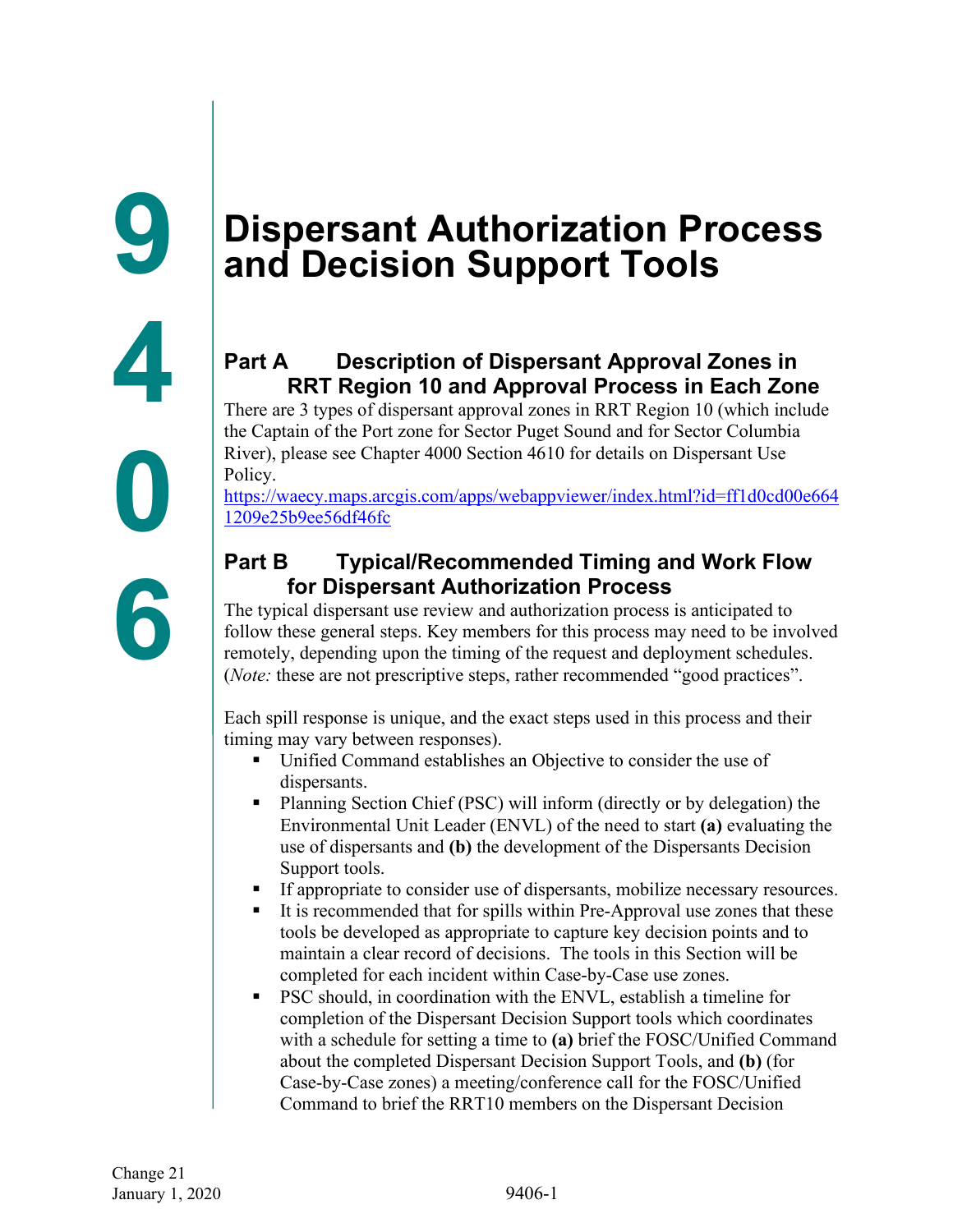Support Tools and for the Unified Command to make their request to the appropriate RRT10 members for the use of dispersants.

- ENVL will then establish a group of technical experts (which will likely include the NOAA SSC or one or more of their team members, as well as resource trustees, agency reps, and industry/consultant technical experts, and other reps as appropriate) to evaluate whether the use of dispersants is feasible and appropriate for the specific incident, and to complete the Dispersant Decision Support Tools.
- ENVL will also ensure (either directly or through delegation) critical coordination with Operations Section Chief and Ops members, Safety Officer, Liaison Officer, information Officer and other key personnel as appropriate.
- Figure 4000-1 found in Chapter 4000 helps outline a typical flow process for Dispersant use review and Decision Support Tools development.
- It is anticipated that the ENVL and the team convened to complete the Dispersant Decision Support Tools will in most cases use the same Dispersant Use review process and develop the same Dispersant Decision Support Tools when evaluating dispersant use in Pre-Approved Areas as well as Case-by-Case Areas, with the caveat that the development of the Decision Support Tools and dispersant use review in Pre-Approved areas should not take so much time as to result in potentially lose the window of opportunity for effective application. The ENVL in coordination with the PSC, OSC and Unified Command, will make a determination at the time of an incident in a Pre-Approved area as to exactly how much detail and effort will be used in developing any Dispersant Decision Support Tools, balancing expediency with the need to adequately document the dispersant use evaluation as well as ensuring necessary coordination and communication with key stakeholders, on an incident-specific basis.

## **Part C Decision Support Tools Summary for the Development of a Dispersant Use Recommendation**

There are 5 key tools in this Section which are designed to be utilized as appropriate in Case-by-Case dispersant use zones, and where appropriate in Pre-Approved Zones, to help aid the authorization decision process (Table 9406.1). Other tools, documents and information may be used during a specific incident to support the dispersant decision and/or application process; however, these tools are requested to be used as appropriate and applicable when a dispersant use decision is under consideration in a Case-by Case zone and may be completed for Pre-Approved zones.

**Engagement with Tribes, Local government, public and others** Robust engagement and coordination with potentially affected tribes and local governments, as well as members of the public and other key stakeholders, are a critical part of any Dispersant use consideration and decision. There are tools and guidelines for helping ensure this engagement and coordination takes place at the appropriate times during the evaluation and use of dispersants, some of which are in the Liaison Manual and JIC Manuals as well as other areas of the NWACP.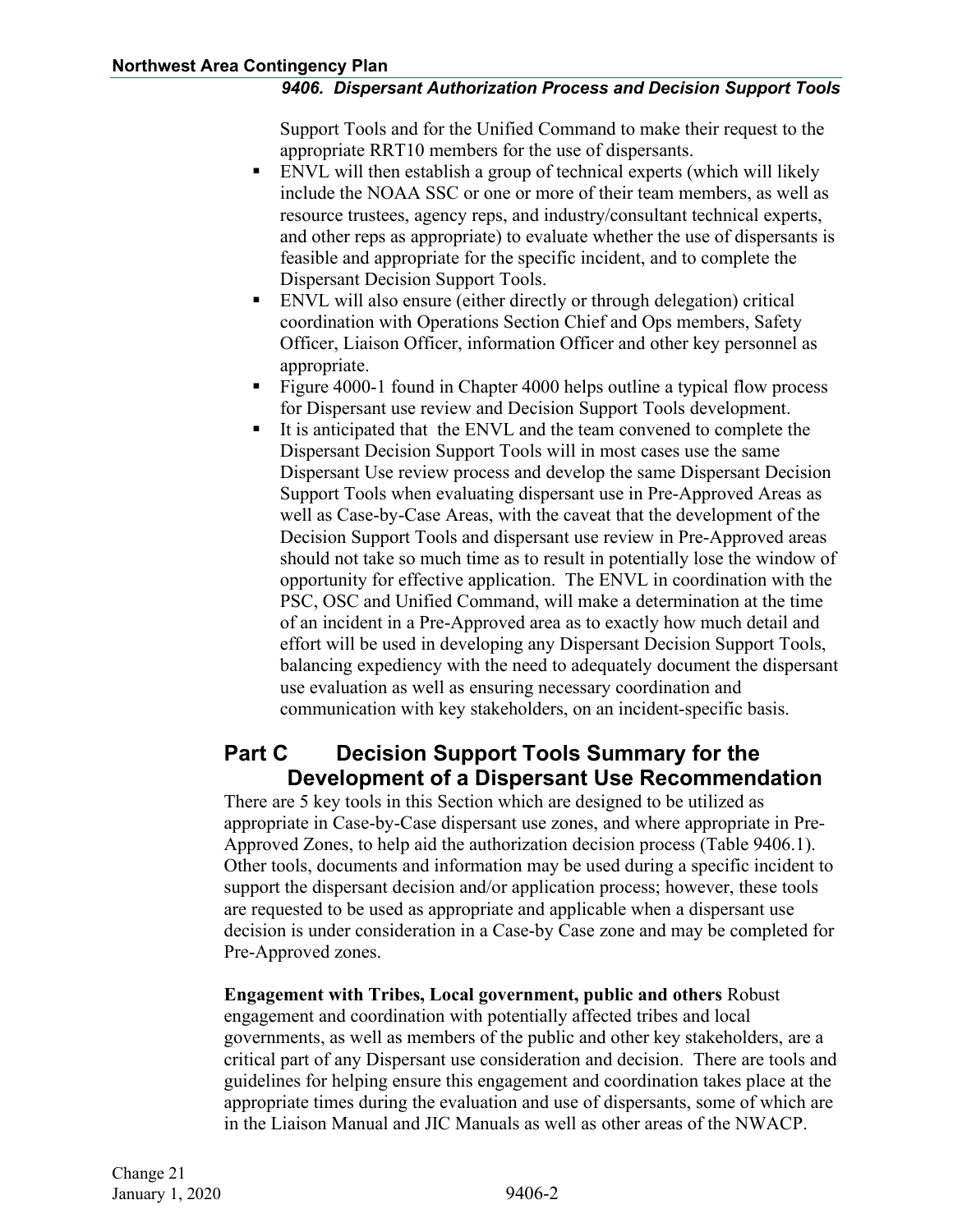The Unified Command for each response, and the RRT10 are committed to ensuring this coordination occurs early in the process and that robust and thorough mechanisms are established to allow these critical communications to take place effectively.

|                                                                                    |                                                                                                                                                                                                                                                                                                            | Who is                  |
|------------------------------------------------------------------------------------|------------------------------------------------------------------------------------------------------------------------------------------------------------------------------------------------------------------------------------------------------------------------------------------------------------|-------------------------|
| <b>Tools</b>                                                                       | <b>Purpose</b>                                                                                                                                                                                                                                                                                             | <b>Responsible</b>      |
| 1: FOSC Dispersant<br><b>Standard Conditions</b><br>Checklist                      | The purpose of this checklist is to provide<br>confirmation to the RRT from the FOSC/UnifiedCommand<br>Command about standard/necessary conditions<br>and other activities that will take place or be<br>initiated before a dispersant spray operation<br>would take place.                                | FOSC/Unified            |
| 2: Environmental Unit<br>Recommendation<br>Memo to the<br>FOSC/Unified<br>Command  | The purpose of this tool is to provide incident<br>specific information on whether dispersants are<br>appropriate for use, tradeoffs in their use,<br>recommended constraints on application, and to<br>document concerns of trustee agencies.<br>Audience is RRT and Unified Command.                     | EU                      |
| 3: RRT10 Record of<br>Dispersant Decision                                          | The purpose of this tool is to provide a formal<br>record of the decision the RRT makes regarding<br>authorizing the use of dispersants                                                                                                                                                                    | <b>PSC</b>              |
| 4: Dispersant<br>Operations Plan (to be<br>completed in the<br>Operations Section) | Written by Ops Section, must incorporate<br>constraints from EU Memo, approved and<br>delivered through Planning Cycle and IAP<br>production. The Operations Dispersant Plan will<br>be completed by members of the Operations<br>Section, with input from the EU and other IMT<br>members as appropriate. | Operations<br>Section   |
| $5:$ Tribal and other<br><b>Trustee Technical</b><br>Coordination Master<br>List   | The purpose of this tool is to identify at the start $ EU $<br>of the Dispersant Recommendation process a<br>comprehensive list of Tribes, Trustees and other<br>key technical members who need to be engaged<br>in the technical discussion.                                                              |                         |
| 6: After Action Report<br>Guidelines                                               | FOSC and their staff are responsible for<br>generating report. The target audience for this<br>report is RRT10 and this report will be available<br>to the public and other interested parties.                                                                                                            | FOSC/Unified<br>Command |

#### **Table 9406.1 Decision Support Tools Summary for the Development of a Dispersant Use Recommendation**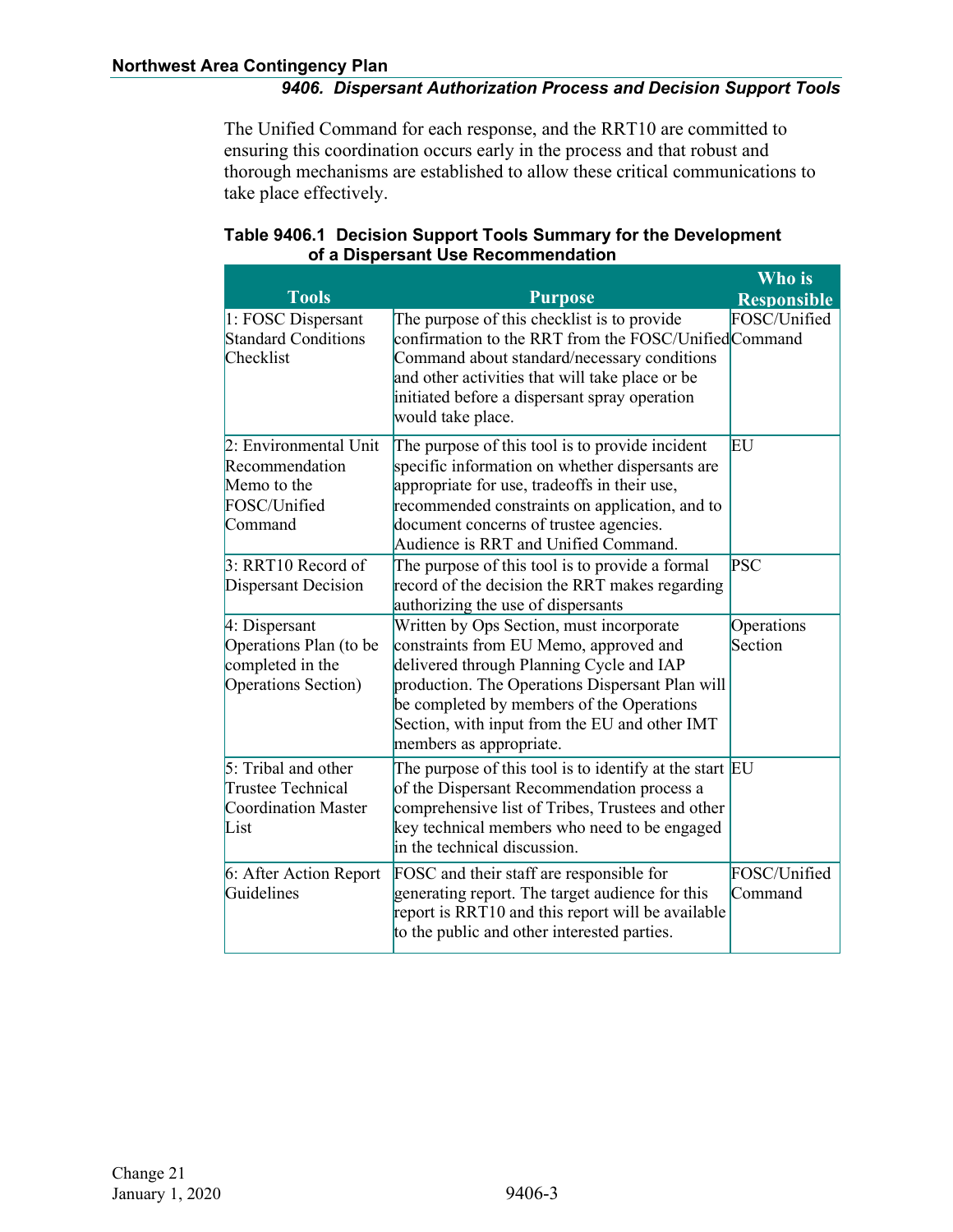## **Tool 1 FOSC Dispersant Standard Conditions Checklist**

This checklist is to be completed for Case-by-Case decision areas and Pre-Authorized areas.

#### **Purpose**

The purpose of this checklist is to provide confirmation to the RRT from the FOSC/Unified Command about standard procedures and other activities that will take place or be initiated before a dispersant spray operation would take place. This information is to help inform the RRT, to provide information on conditions that must and will be met by the FOSC/Unified Command before a spray operation would commence. Additional information may be added to this checklist as appropriate or applicable for the RRT.

#### **Who Could Fill Out This Form**

To be designated by the FOSC/Unified Command. Could be an EU member; Ops member; Unified Command member; other suitable member of the IMT identified by the FOSC.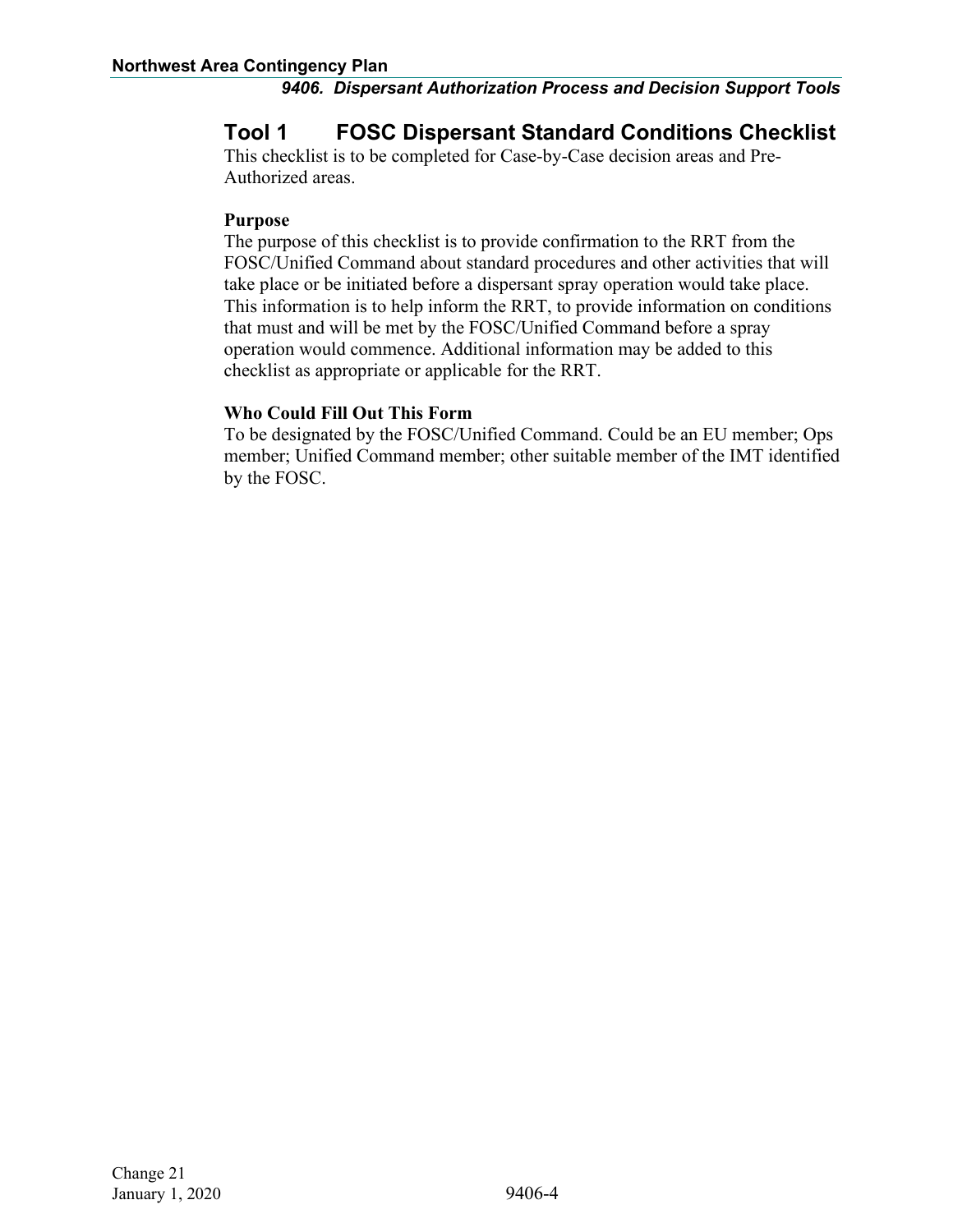|  |  | 9406. Dispersant Authorization Process and Decision Support Tools |  |  |  |  |
|--|--|-------------------------------------------------------------------|--|--|--|--|
|--|--|-------------------------------------------------------------------|--|--|--|--|

**Authorization Zone Type: \_ Pre-Authorized Case-By-Case**

**Form Completed (Date/Time/Name/Title):\_\_\_\_\_\_\_\_\_\_\_\_\_\_\_\_\_\_\_\_\_\_\_\_\_\_\_\_\_\_\_\_\_**

**FOSC** 

**Name/Signature**:\_\_\_\_\_\_\_\_\_\_\_\_\_\_\_\_\_\_\_\_\_\_\_\_\_\_\_\_\_\_\_\_\_\_\_\_\_\_\_\_\_\_\_\_\_\_\_

| $\bar{\mathbf{Y}}$ | N |                                                                                                                                                                                                                                                                                                                                                                                                                                                                                                                                                                                                                                                                                                                   |
|--------------------|---|-------------------------------------------------------------------------------------------------------------------------------------------------------------------------------------------------------------------------------------------------------------------------------------------------------------------------------------------------------------------------------------------------------------------------------------------------------------------------------------------------------------------------------------------------------------------------------------------------------------------------------------------------------------------------------------------------------------------|
|                    |   | Dispersibility: Available technical information or experience suggests that the spilled<br>product is dispersible and will likely still be dispersible in the time frame of<br>anticipated application of dispersants.                                                                                                                                                                                                                                                                                                                                                                                                                                                                                            |
|                    |   | National Contingency Plan (NCP) Listed Dispersant: Dispersant to be used is listed<br>on current NCP Product Schedule; considered appropriate for oil type and conditions.                                                                                                                                                                                                                                                                                                                                                                                                                                                                                                                                        |
|                    |   | <b>Operational Considerations - Summary Statements:</b><br>A. Weather Conditions: Weather and sea conditions are conducive to<br>dispersant application by chosen system or platform. Forecast attached.<br>B. General Adequacy of Dispersant Spray System and Personnel Competency:<br>equipment is purpose-built, tested, and appropriate to spill conditions; personnel<br>are trained and experienced.<br>C. Application Control: Dispersant operation provides reasonable control over<br>the spray zone able to effectively direct the dispersant platform in carrying<br>out the dispersant operation, including the avoidance of wildlife that may be<br>in the area. Droplet sizes meet ASTM guidelines. |
|                    |   | <b>SMART</b> (Special Monitoring of Applied Response Technologies): Appropriately<br>trained responders have been mobilized and will be deployed prior to dispersant<br>application, minimum of Tier I.                                                                                                                                                                                                                                                                                                                                                                                                                                                                                                           |
|                    |   | Wildlife Observation: An aerial wildlife surveillance specialist(s), designated by<br>appropriate Trustee agency $(s)$ , is available to observe wildlife that should be avoided<br>in the potential dispersant application area and will document any observed impacts.                                                                                                                                                                                                                                                                                                                                                                                                                                          |
|                    |   | <b>Endangered Species Act and Essential Fish Habitat Consultations:</b><br>Have been initiated in accordance with applicable guidance. Guidelines/conservation<br>measures/BMPs will be incorporated into operational plans as appropriate.                                                                                                                                                                                                                                                                                                                                                                                                                                                                       |
|                    |   | Consultations with Tribes, local government and other key stakeholders:<br>(including National Historic Preservation Act Section 106 if applicable) Initiated in<br>accordance with applicable guidance, been communicated to Unified Command,<br>incorporated into recommendations.                                                                                                                                                                                                                                                                                                                                                                                                                              |
|                    |   | Safety and Comms Plan: A thorough, specific Dispersant Ops Safety and Comms<br>Plans have been/will be completed prior to any dispersant test or application.                                                                                                                                                                                                                                                                                                                                                                                                                                                                                                                                                     |
|                    |   | Dispersant Operations Plan: The Dispersant Operations Plan is under development<br>by Ops with input from EU. Expected completion time and date.                                                                                                                                                                                                                                                                                                                                                                                                                                                                                                                                                                  |
|                    |   | Other: Any additional specific information/condition requested by or relevant to<br>RRT10 (strike out if not used)                                                                                                                                                                                                                                                                                                                                                                                                                                                                                                                                                                                                |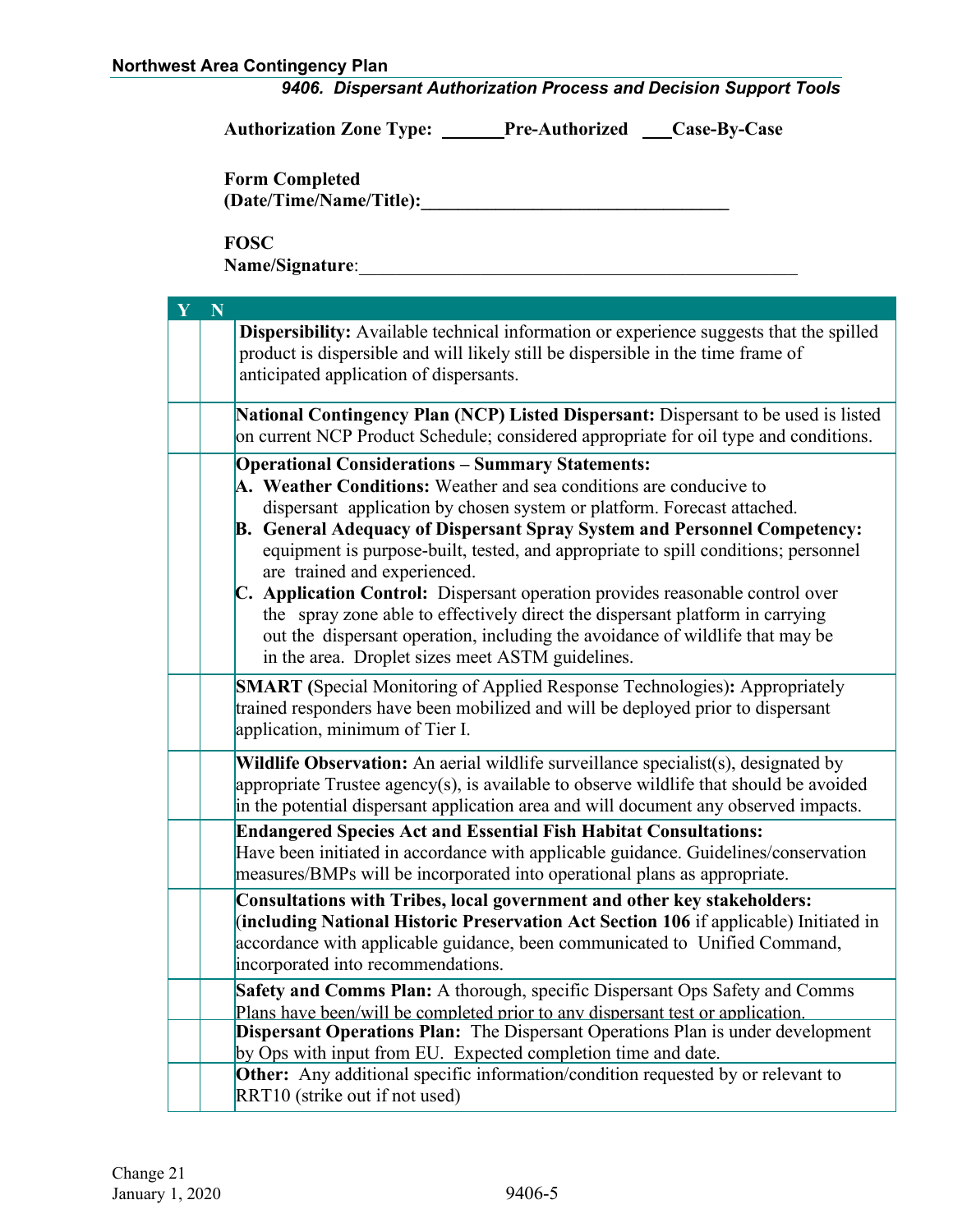## **Tool 2 Environmental Unit Recommendation Memo to the FOSC/Unified Command**

This memo package is completed for Case-by-Case decision areas and may be completed for Pre-approval zones (on an incident-specific determination).

#### **Section 1 Unified Command Signature Page for Dispersant Recommendation Memo**

| <b>Incident Name and Location:</b>     |  |
|----------------------------------------|--|
| <b>Forwarded to RRT10 (Date/Time):</b> |  |

The FOSC and Unified Command have determined that the use of dispersants (**IS/IS NOT**) a recommended response measure for the

Incident.

| The affected area is within a | Pre-Approved Zone | $Case-by-$ |
|-------------------------------|-------------------|------------|
| Case Zone                     |                   |            |

|                                                                | <b>DATE/TIME</b> |
|----------------------------------------------------------------|------------------|
| <b>Federal On-Scene Coordinator</b>                            |                  |
| Name (Print):                                                  |                  |
|                                                                |                  |
|                                                                |                  |
| Signature:                                                     |                  |
| <b>State On-Scene Coordinator Name (Print):</b>                |                  |
|                                                                |                  |
|                                                                |                  |
|                                                                |                  |
| Signature:<br><b>Responsible Party Incident Commander</b>      |                  |
|                                                                |                  |
| Name (Print):                                                  |                  |
|                                                                |                  |
| Signature:                                                     |                  |
| <b>Local On-Scene Coordinator</b> (as present/appropriate)     |                  |
| Name (Print):                                                  |                  |
|                                                                |                  |
|                                                                |                  |
| Signature:                                                     |                  |
| <b>Tribal On-Scene Coordinator(s)</b> (as present/appropriate) |                  |
| Name(Print):                                                   |                  |
|                                                                |                  |
|                                                                |                  |
| Signature:                                                     |                  |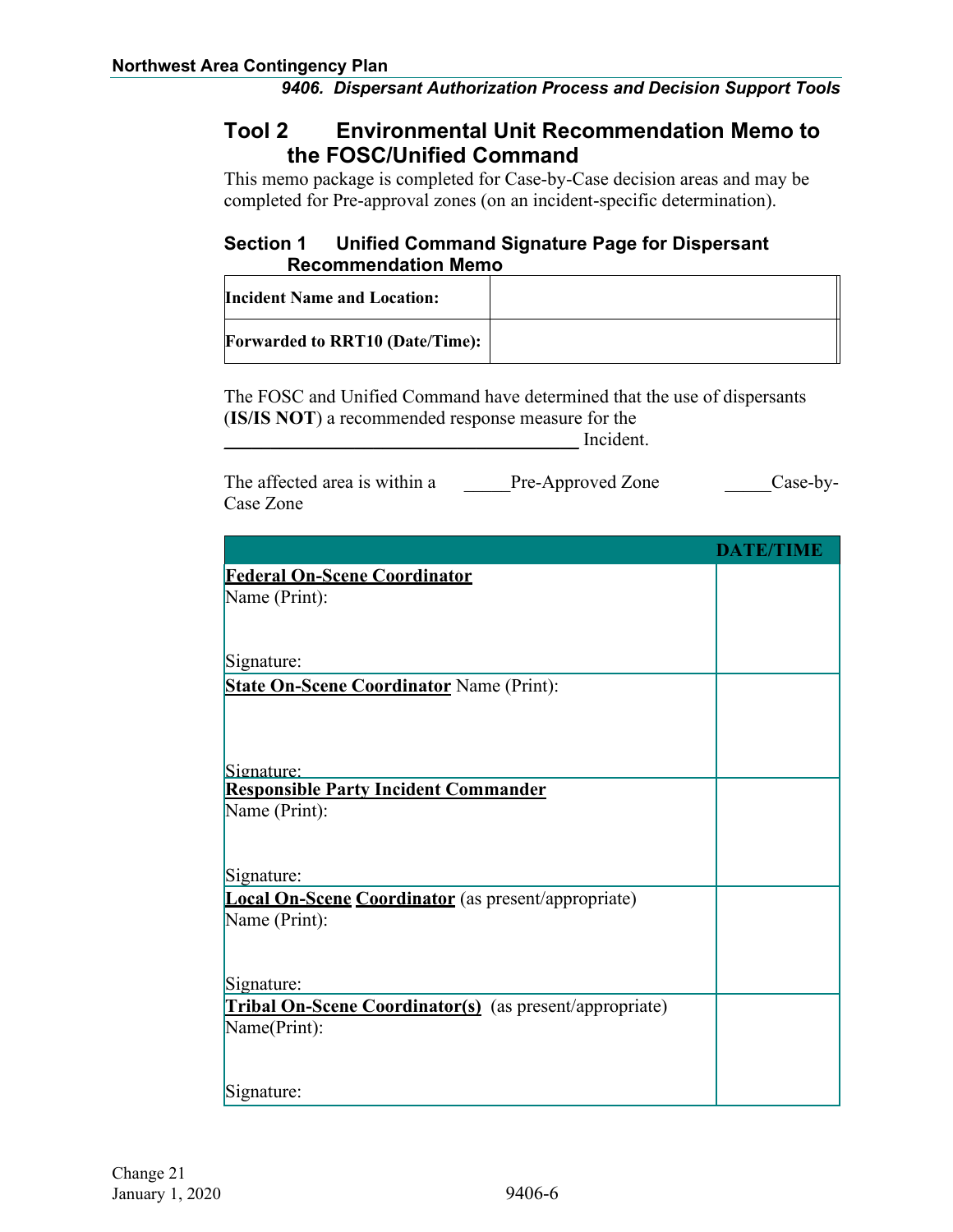#### **Section 2 Environmental Unit Dispersant Use Recommendation Memo**

This memo has been developed by the EU in accordance with NCP and Northwest Area Contingency Plan dispersant use policy, in coordination with other IMT members and key members. The memo provides the FOSC and Unified Command with a recommendation on appropriate action regarding dispersant application for this incident.

The Environmental Unit **Does Does Not** recommend authorizing the use of Dispersants at this time. (Differing opinions are captured on attached memo as applicable).

This document provides information that went into the tradeoff discussions and other input that lead to the EU's recommendation on the use/no use of dispersants for this incident.

As appropriate, this document may also include recommendations on whether to start with a trial use before deciding on a thorough application.

#### **Section 2 Overview of the Incident (relevant to proposed dispersant use)** Please see attached forms and incident status information (which *may* include copies of the ICS forms 201, 202, 209, Trajectory Maps, weather forecast, and/or any other applicable status and incident information)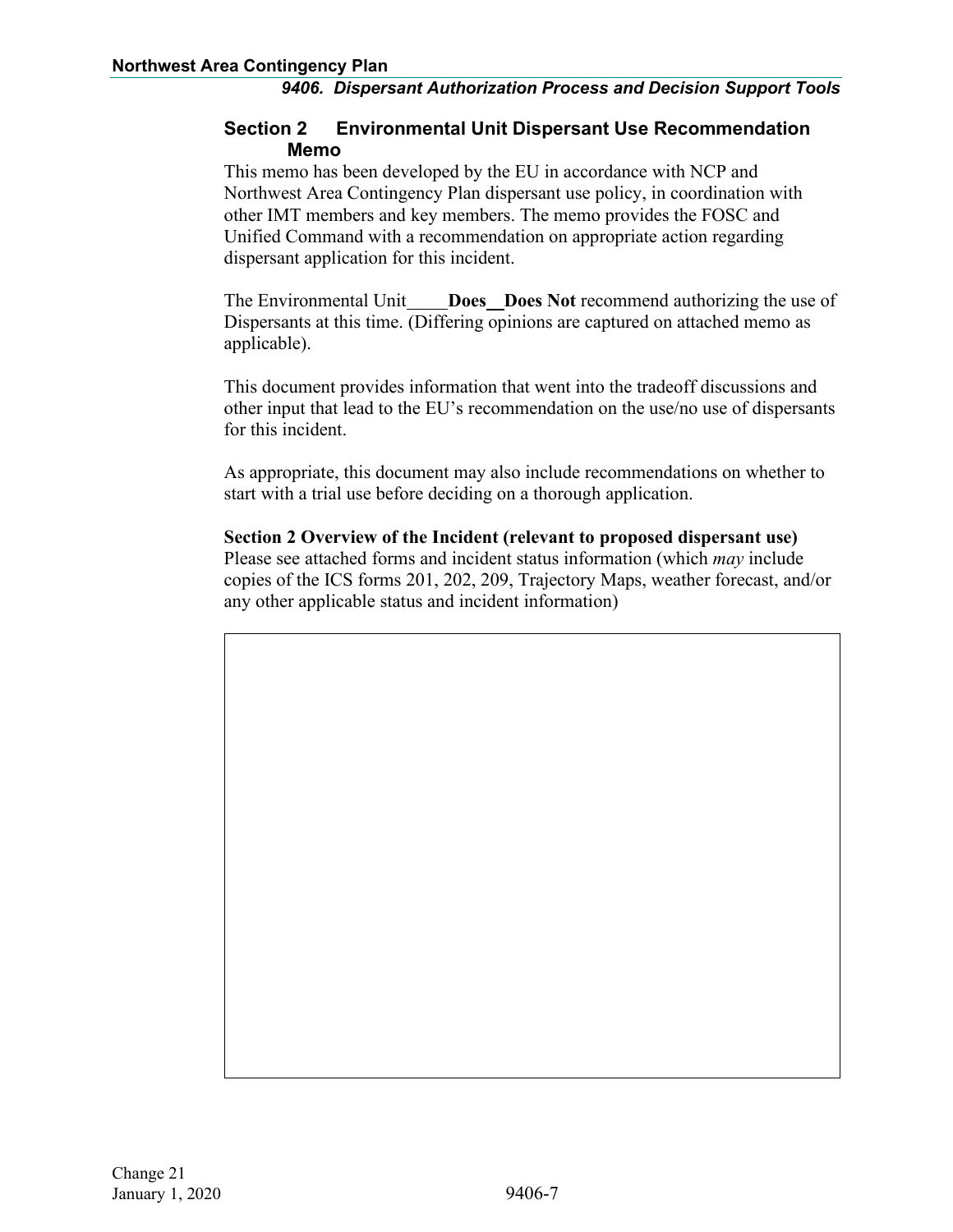#### **Section 3 Spill-Specific Information Highlights for the RRT10 Decision Process**

**Spilled Product Type(s) (details such as properties, (M)SDS, ADIOS run, and/or other information** *may* **be attached:**

**Product(s) is/are Considered Dispersible: (***source of information: Expert Opinion? Etc.)*

**Approximate Time Window for Dispersibility: (***source of information: ADIOS? Expert Opinion? Etc.)*

#### **Summary of Proposed Dispersant Action:**

*(As applicable, attach a map, highlight targeted slick area proposed for spraying and provide any other information to help describe proposed application specifics and action area\_. Describe key information (as available) such as:*

- *Distance from shore, water depth(s) of spray area, setback area from shore or other sensitive habitats as appropriate, etc.*
- *Predicted oil movement and how dispersant use will help mitigate that.*
- *Trial application description (if applicable) and which level of SMART monitoring will be used to determine its efficacy and the rationale/decision points to continue application after the trial.*
- *Describe which SMART monitoring tier will be used to determine efficacy during full dispersant application and decision points for completion of dispersant application to make adjustments.*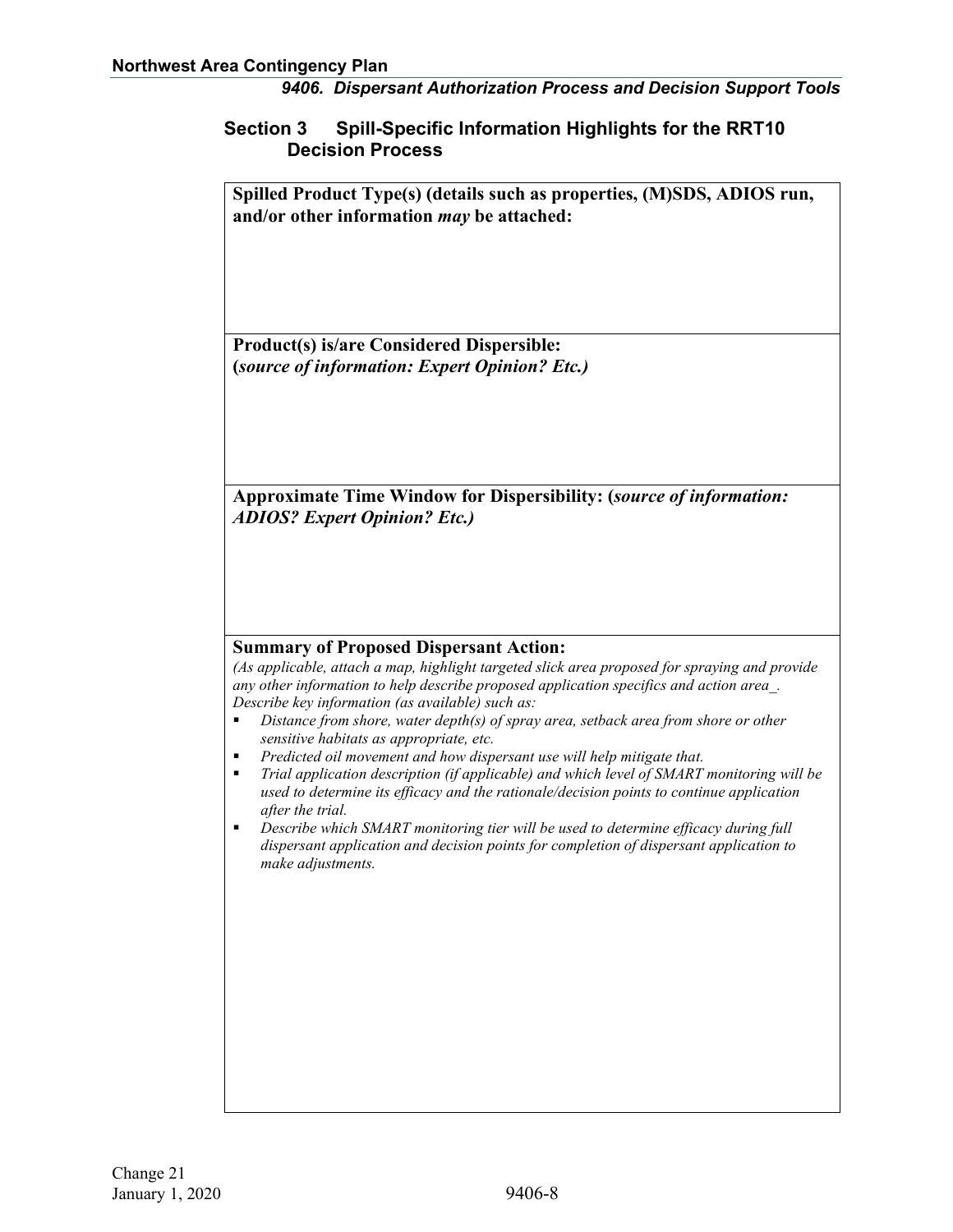#### **Dispersant proposed for use:**

#### **Rationale for Recommendation:**

The following information is provided for consideration by the Unified Command and RRT and as rationale for the EU recommendation.

#### **Environmental Considerations, Adequacy of Mechanical Recover and Other Measures:**

This section summarizes the evaluation of available information by technical specialists within the EU and other contributors as applicable regarding the potential use of dispersants as a response tool for this incident in the proposed action area, as well as the environmental tradeoffs between dispersing oil versus relying on mechanical recovery and protection strategies. Considerations may include:

#### **A: Resources at Risk**

*(Description of the potentially impacted resources at risk for this incident (attach ICS-232 and/or other information as appropriate)*

#### **B: Adequacy of Mechanical Recovery**

*(Consideration points about adequacy of mechanical response equipment alone: including magnitude of the spill, availability, weather conditions, and timelines of equipment to protect potential resources at risk.*

#### **C: Environmental Tradeoffs**

*(Description of the potential environmental trade-offs of dispersant use, e.g., whether some species or their habitat will benefit from dispersant use while others will be negatively impacted.)*

#### **D: Other Issues as Applicable:**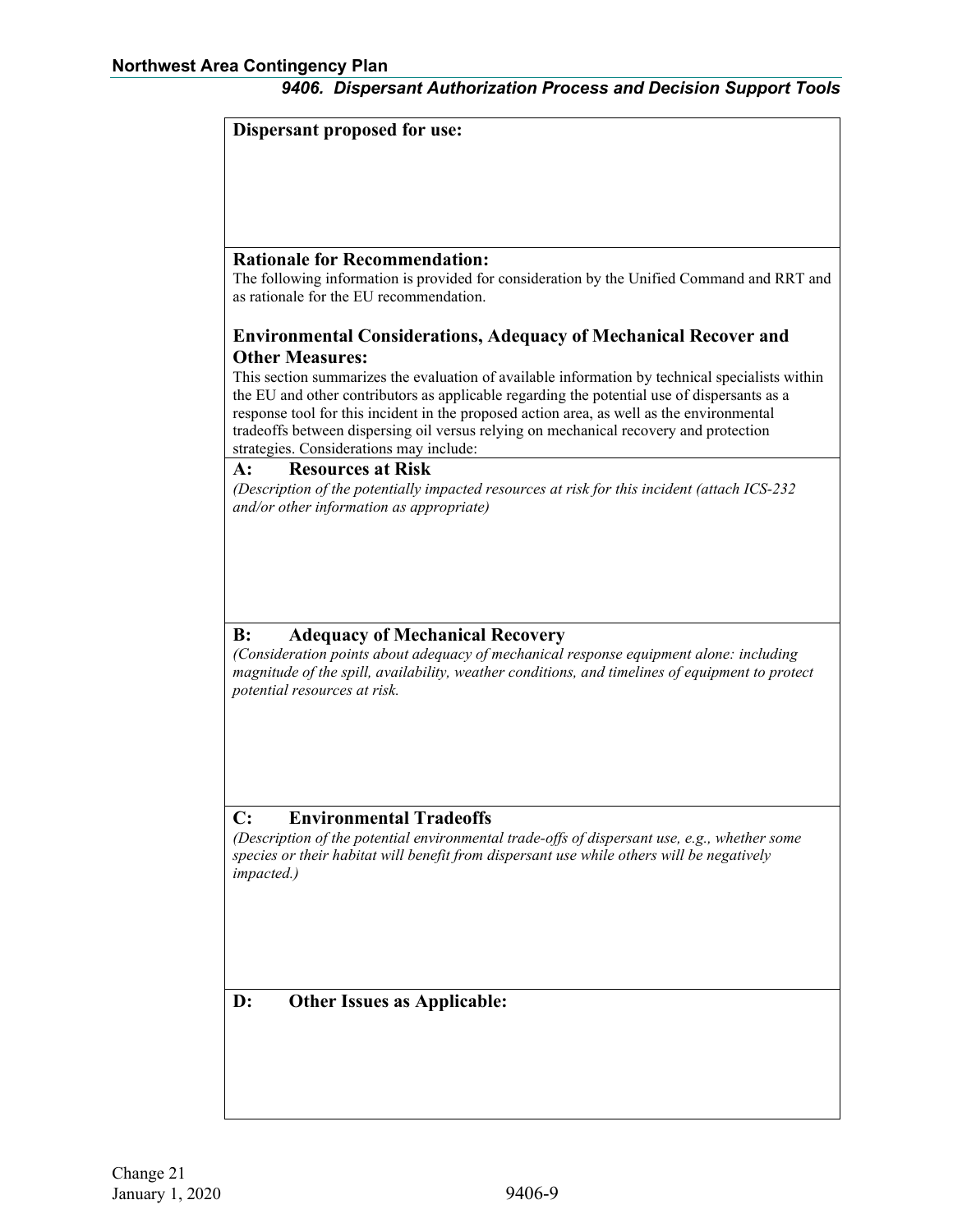#### **Tribal Coordination Input (as applicable):**

Describe which tribes and specifically which members of each tribe (and their title) were coordinated with on a technical level during the development of these Dispersant Decision Support Tools. Describe specific concerns and requested/recommended actions to take to ensure tribal concerns are appropriately addressed. (Continue on additional sheets as needed). Describe how tribal priorities and concerns identified will be addressed in the recommendation decision and/or Dispersant Operations Plan, as appropriate.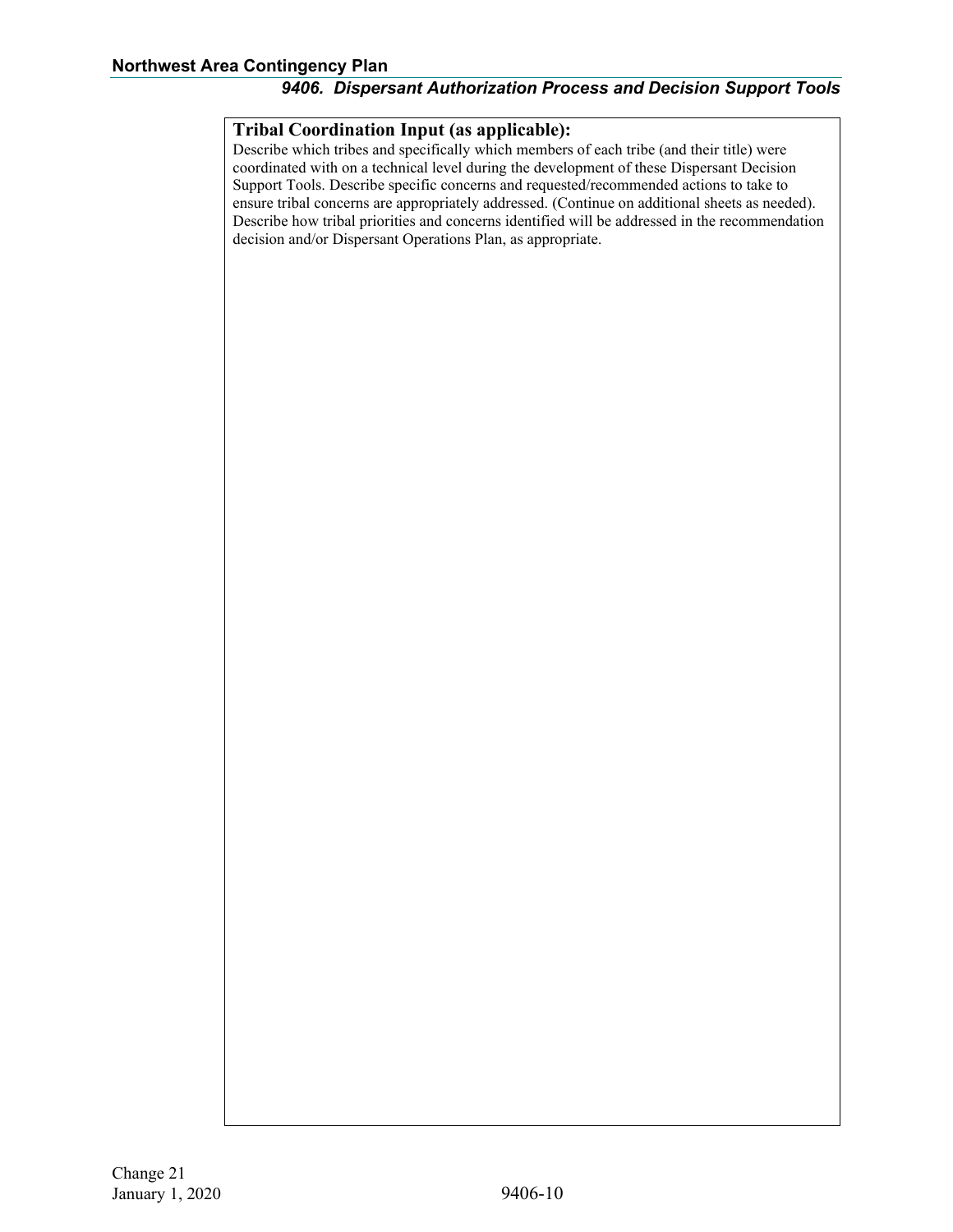**Endangered Species Act and Essential Fish Habitat Consultations:** Endangered Species Act (ESA) Section 7 consultations have been initiated with the US Fish and Wildlife Service and NOAA's National Marine Fisheries Service at the following date/time:

A Summary of ESA and EFH recommendations/conservation measures/BMPs and/or guidelines for this operation are listed below (or attached other applicable documentation). (The NWACP Emergency Consultation form may also be attached).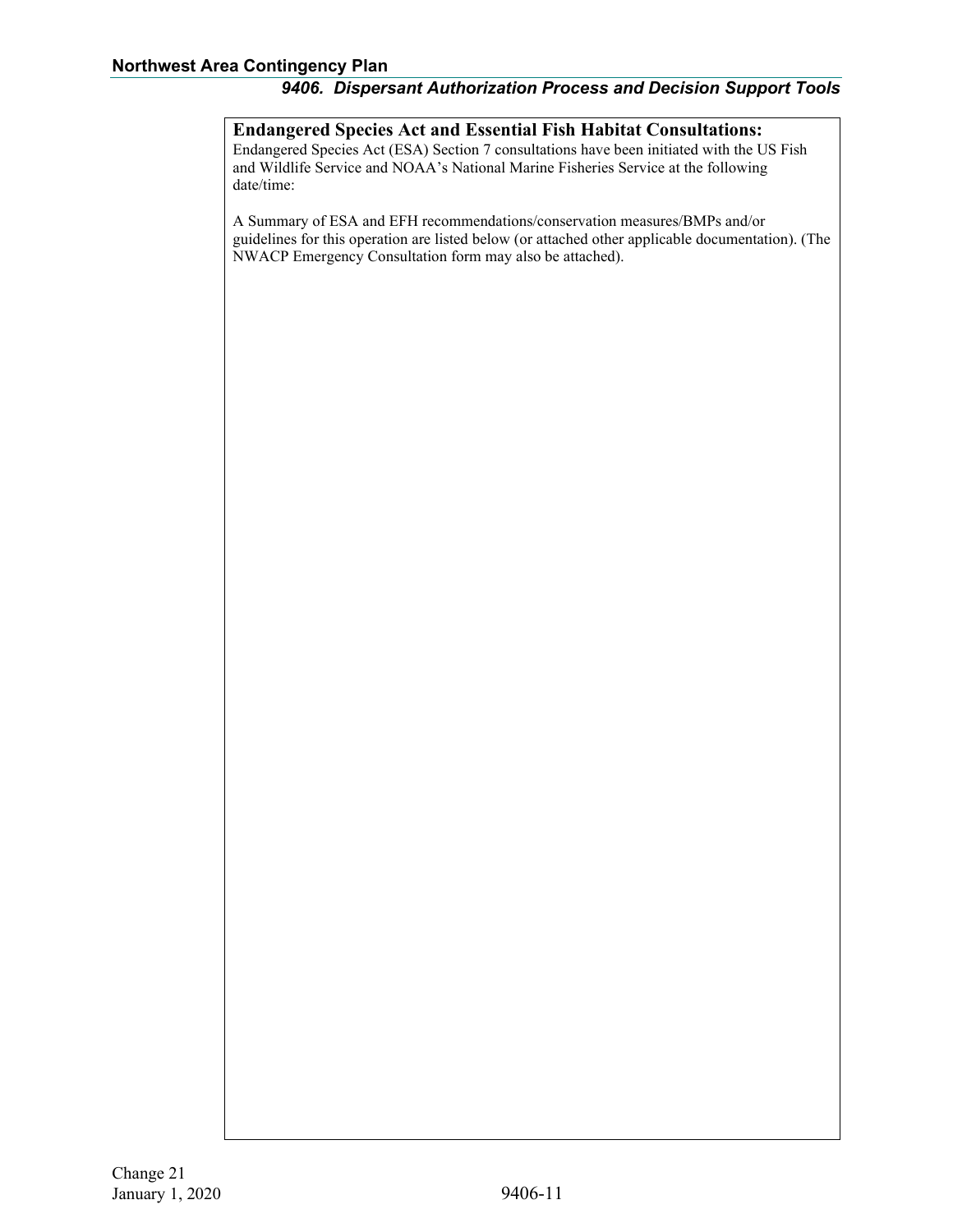| This memo was developed and reviewed by:    |                                                           |                     |  |  |  |  |
|---------------------------------------------|-----------------------------------------------------------|---------------------|--|--|--|--|
| <b>ICS Role</b>                             | <b>Signature</b>                                          | <b>Name (Print)</b> |  |  |  |  |
| <b>Environmental Unit Leader</b>            |                                                           |                     |  |  |  |  |
| (Developed)                                 |                                                           |                     |  |  |  |  |
|                                             |                                                           |                     |  |  |  |  |
| Planning Section Chief<br>(Reviewed)        |                                                           |                     |  |  |  |  |
|                                             |                                                           |                     |  |  |  |  |
| <b>Operations Section Chief</b>             |                                                           |                     |  |  |  |  |
| (Contributor, Reviewed)                     |                                                           |                     |  |  |  |  |
|                                             |                                                           |                     |  |  |  |  |
| Safety Officer                              |                                                           |                     |  |  |  |  |
| (Contributor, Reviewed)                     |                                                           |                     |  |  |  |  |
| <b>Information Officer</b>                  |                                                           |                     |  |  |  |  |
| (Informed)                                  |                                                           |                     |  |  |  |  |
|                                             |                                                           |                     |  |  |  |  |
| Liaison Officer (Informed)                  |                                                           |                     |  |  |  |  |
|                                             |                                                           |                     |  |  |  |  |
|                                             |                                                           |                     |  |  |  |  |
|                                             |                                                           |                     |  |  |  |  |
|                                             |                                                           |                     |  |  |  |  |
| List of Attachments (list is not mandatory) |                                                           |                     |  |  |  |  |
| SDS of Spilled Oil<br>п                     |                                                           | Attached Y/N        |  |  |  |  |
| Trajectory forecast maps<br>٠               |                                                           | Attached Y/N        |  |  |  |  |
| Weather forecast<br>٠                       | Attached Y/N                                              |                     |  |  |  |  |
| SDS of Dispersant Product<br>п              | Attached Y/N                                              |                     |  |  |  |  |
| Current ICS-232<br>$\blacksquare$           | Attached Y/N                                              |                     |  |  |  |  |
| ٠                                           | Map, including overflight information and potential trial |                     |  |  |  |  |
| application site                            |                                                           |                     |  |  |  |  |
| Other<br>٠                                  |                                                           |                     |  |  |  |  |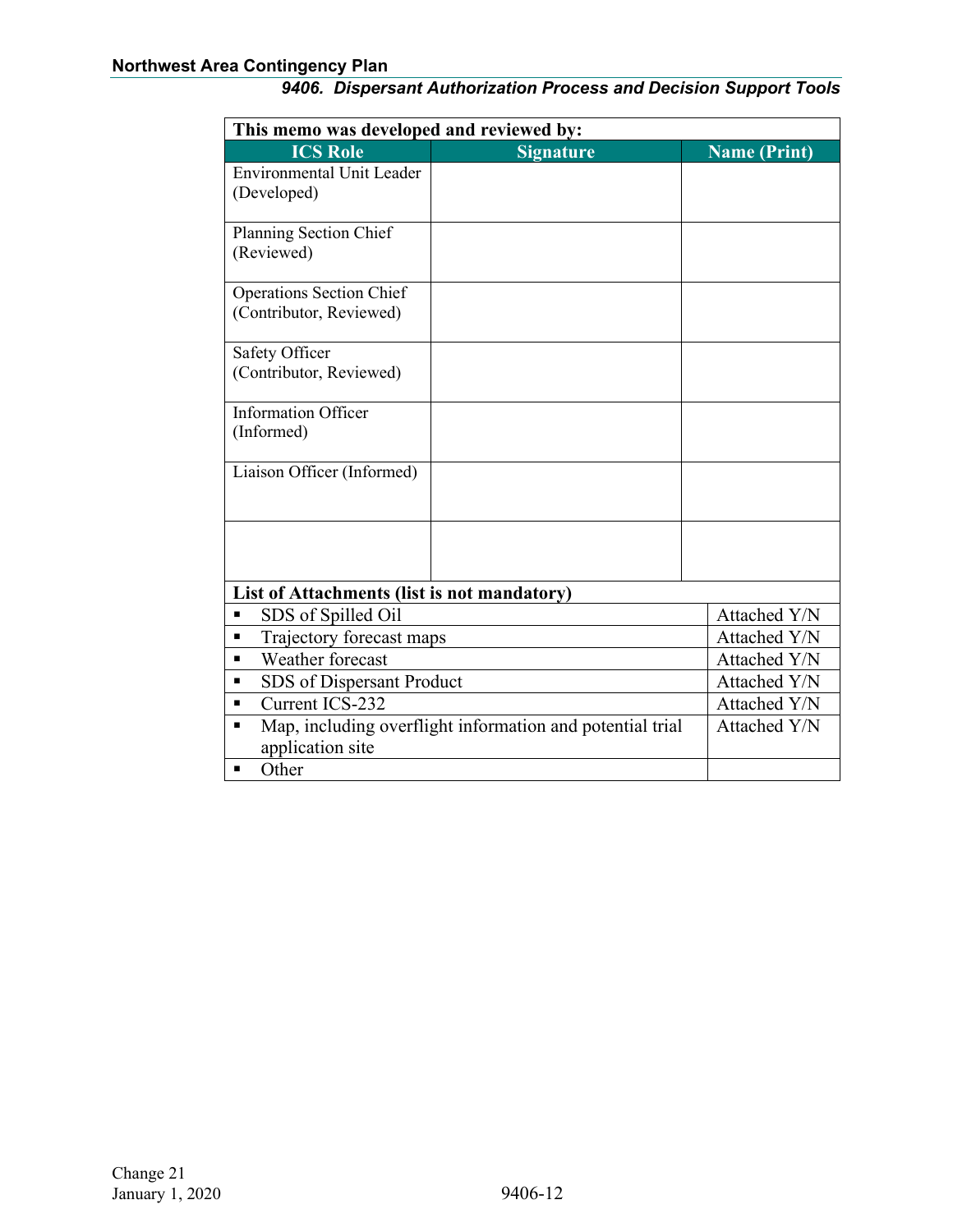| <b>Signature Page for Technical Specialists and Other Contributors:</b><br>The following is a list of technical specialists and other members that contributed to the EU<br>recommendation. In order that all views can be considered by the US/RRT, each technical<br>specialist may provide a statement in support of his/her opinion to be included in the<br>recommendation package. |                  |                       |  |  |  |  |  |
|------------------------------------------------------------------------------------------------------------------------------------------------------------------------------------------------------------------------------------------------------------------------------------------------------------------------------------------------------------------------------------------|------------------|-----------------------|--|--|--|--|--|
| <b>Name and</b><br><b>Agency/Organization</b><br>(Print)                                                                                                                                                                                                                                                                                                                                 | <b>Signature</b> | <b>Recommendation</b> |  |  |  |  |  |
|                                                                                                                                                                                                                                                                                                                                                                                          |                  |                       |  |  |  |  |  |
|                                                                                                                                                                                                                                                                                                                                                                                          |                  |                       |  |  |  |  |  |
|                                                                                                                                                                                                                                                                                                                                                                                          |                  |                       |  |  |  |  |  |
|                                                                                                                                                                                                                                                                                                                                                                                          |                  |                       |  |  |  |  |  |
|                                                                                                                                                                                                                                                                                                                                                                                          |                  |                       |  |  |  |  |  |
|                                                                                                                                                                                                                                                                                                                                                                                          |                  |                       |  |  |  |  |  |
|                                                                                                                                                                                                                                                                                                                                                                                          |                  |                       |  |  |  |  |  |
|                                                                                                                                                                                                                                                                                                                                                                                          |                  |                       |  |  |  |  |  |
|                                                                                                                                                                                                                                                                                                                                                                                          |                  |                       |  |  |  |  |  |
|                                                                                                                                                                                                                                                                                                                                                                                          |                  |                       |  |  |  |  |  |
|                                                                                                                                                                                                                                                                                                                                                                                          |                  |                       |  |  |  |  |  |
|                                                                                                                                                                                                                                                                                                                                                                                          |                  |                       |  |  |  |  |  |
|                                                                                                                                                                                                                                                                                                                                                                                          |                  |                       |  |  |  |  |  |
|                                                                                                                                                                                                                                                                                                                                                                                          |                  |                       |  |  |  |  |  |

Change 21 January 1, 2020 9406-13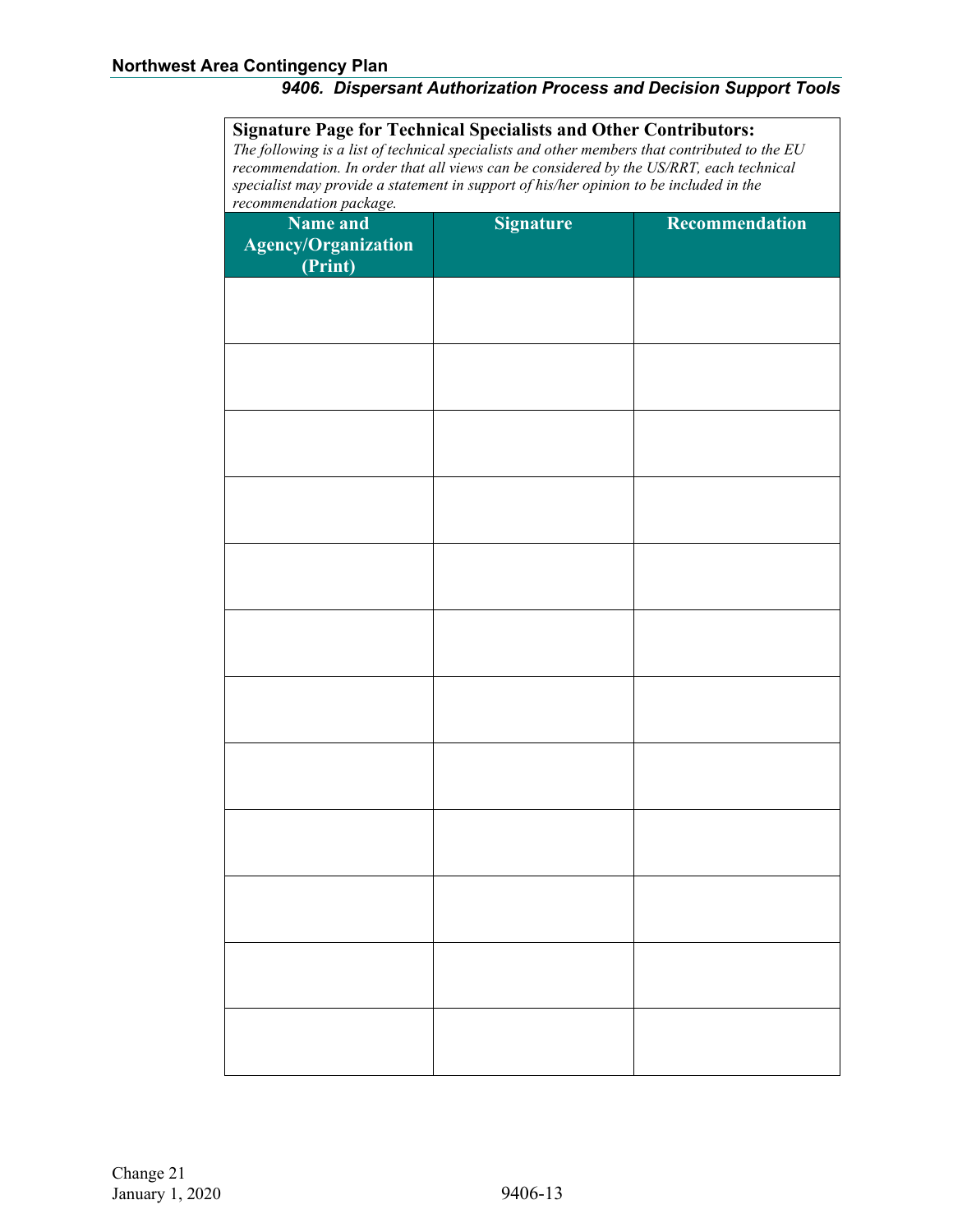## **Tool 3 Region 10 Response Team Record of Dispersant Decision**

## **Incident Name and Location**

#### **Date and time of RRT 10 Consultation:**

In accordance with Subpart J of the National Contingency Plan (NCP), RRT 10 has addressed the desirability of using appropriate dispersants through the area planning process and has established Pre-Approval Zones, Case-by-Case Approval Zones, and No Use Zones for the use of dispersants. It is RRT 10 policy that any dispersant use within a Case-by-Case Approval Zone requires concurrence from the EPA and state representatives to the RRT with jurisdiction over the waters threatened by the release or discharge. The decision to use dispersants in a Case-by-Case Approval Zone must be made in consultation with the United States Department of Commerce and United States Department of the Interior representatives to the RRT and tribal governments with off-reservation treaty rights in the navigable waters threatened by a release or discharge of oil.

For purposes of this record of decision, the designated FOSC has completed a Dispersant Decision Memo (attached), formally recommends the use/recommends against the use of dispersants and requests a dispersant use decision from the appropriate members of RRT 10.

RRT 10 was convened on this date with these agencies in attendance:

*1. List all agencies and state whether decision makers or monitoring role.*

The following decision(s) was made (Note the RRT should add any pertinent rationale for the decision).

- $\Box$  RRT 10 does not concur with the use of dispersants for this incident.
- $\Box$  RRT 10 concurs with the use of dispersants as outlined in the attached plan.
- $\Box$  RRT 10 concurs with the use of dispersants with the following modifications to the dispersant plan.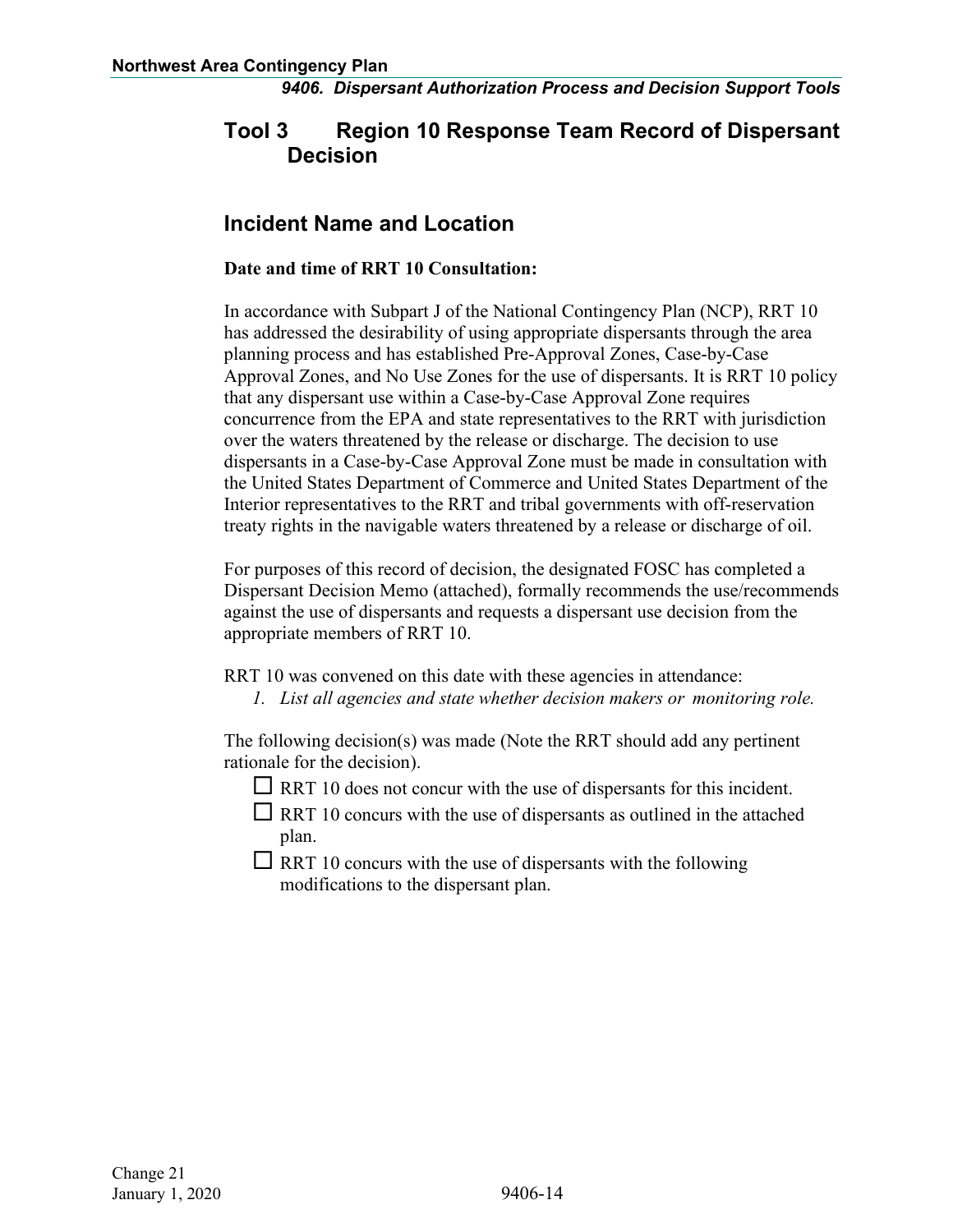#### **Regional Response Team 10 Signature Page**

**Signatures will be obtained once the decision is made. This document will be retained to record the decision.**

|                   | <b>Signature</b> | <b>Name and Title (Print)</b> |
|-------------------|------------------|-------------------------------|
| EPA Co-Chair      |                  |                               |
| (Concurrence)     |                  |                               |
|                   |                  |                               |
| <b>State</b>      |                  |                               |
| Representative to |                  |                               |
| the RRT           |                  |                               |
| (Concurrence)     |                  |                               |
|                   |                  |                               |
| Department of the |                  |                               |
| Interior          |                  |                               |
| (Consultation)    |                  |                               |
|                   |                  |                               |
| Department of     |                  |                               |
| Commerce          |                  |                               |
| (Consultation)    |                  |                               |
|                   |                  |                               |
|                   |                  |                               |
|                   |                  |                               |
|                   |                  |                               |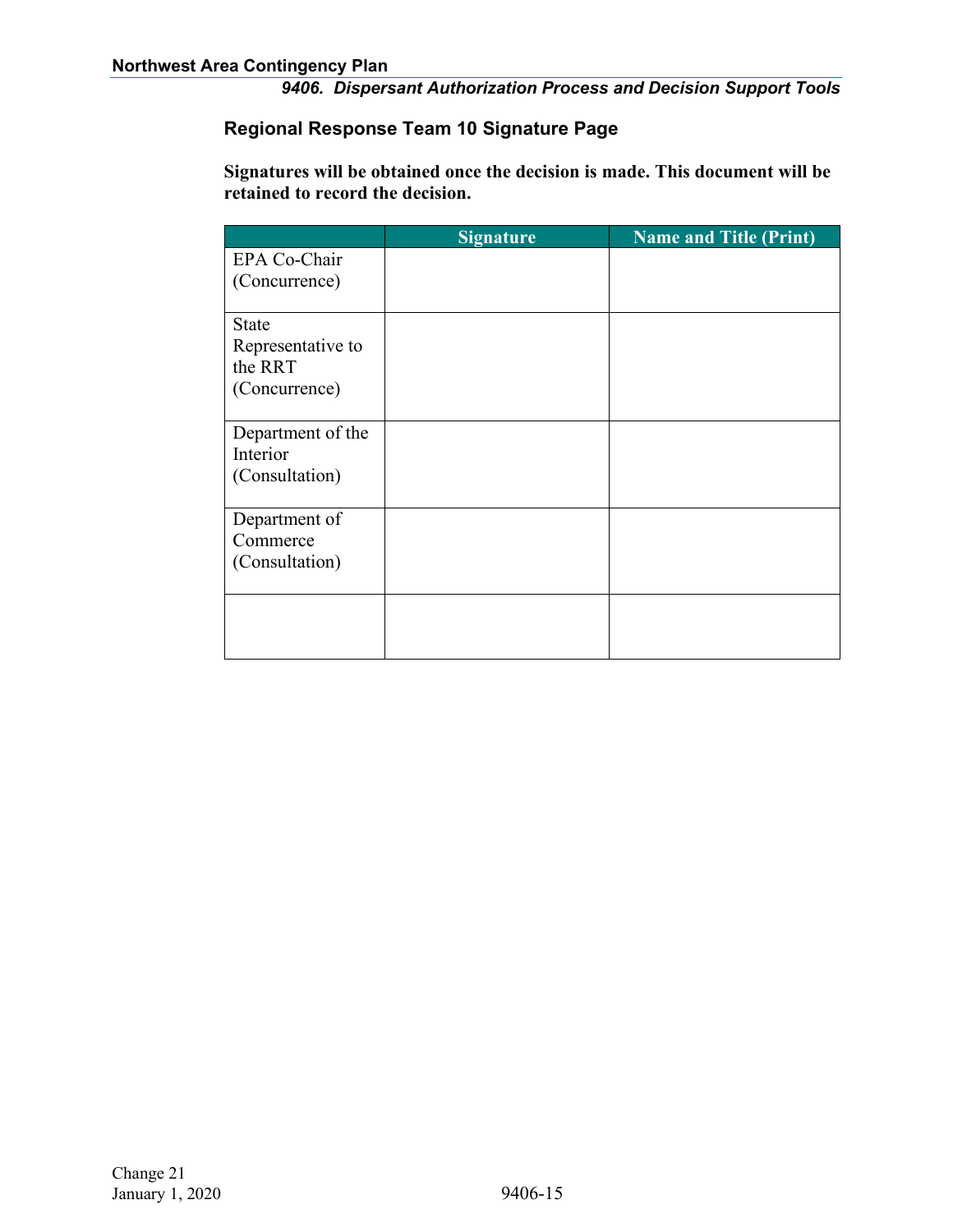## **Tool 4 Dispersant Operational Plan**

**Name of the Incident:**

**Date:**

#### **Introduction**

This plan should be submitted as an addendum to the Environmental Unit Dispersant Memo Package. The plan outlines the operations to apply dispersants to (describe the scenario, volume spilled, product type, and geographic area).

The plan contains:

- Details of the dispersant product (see attached SDS for the dispersant),
- The operational application process (vessel application or aerial application),
- Equipment and personnel needed to implement the plan,
- Safety considerations of the dispersant application
- A description of the intended area for dispersant application,
- Best Management Practices to minimize impacts to threatened or endangered species
- A description of the dispersant monitoring process.

#### **Objectives of the Dispersant Operational Plan**

The plan has the following objectives:

- Apply dispersants within the Dispersant Use Area as approved by Unified Command.
- **•** Describe the Daily Application Methodology.
- **Monitiveness of surface dispersant applications using the** SMART protocols.

#### **Safety**

Operations staff must coordinate early in the response with Safety to ensure Site Safety Plans covers all aspects of the response including the Dispersant operations. See site safety plan, and applicable 204s for dispersant operations safety messages.

#### **Dispersant Application Equipment and Personnel**

As a classified dispersant response contractor (MSRC/NRC) has submitted their dispersant plans to meet the regulatory requirements of 33 CFR 154 and demonstrate compliance with equipment training/exercising and that the spray systems comply with ASTM standards for droplet size, droplet distribution, swath width, and dosage.

Actual dosage will be recorded by a SATLOC system. The SATLOC system records spray on and off, position information (latitude and longitude) of each spray pass, and the associated flow controllers permit recording the dosage and mount of dispersant sprayed for each pass.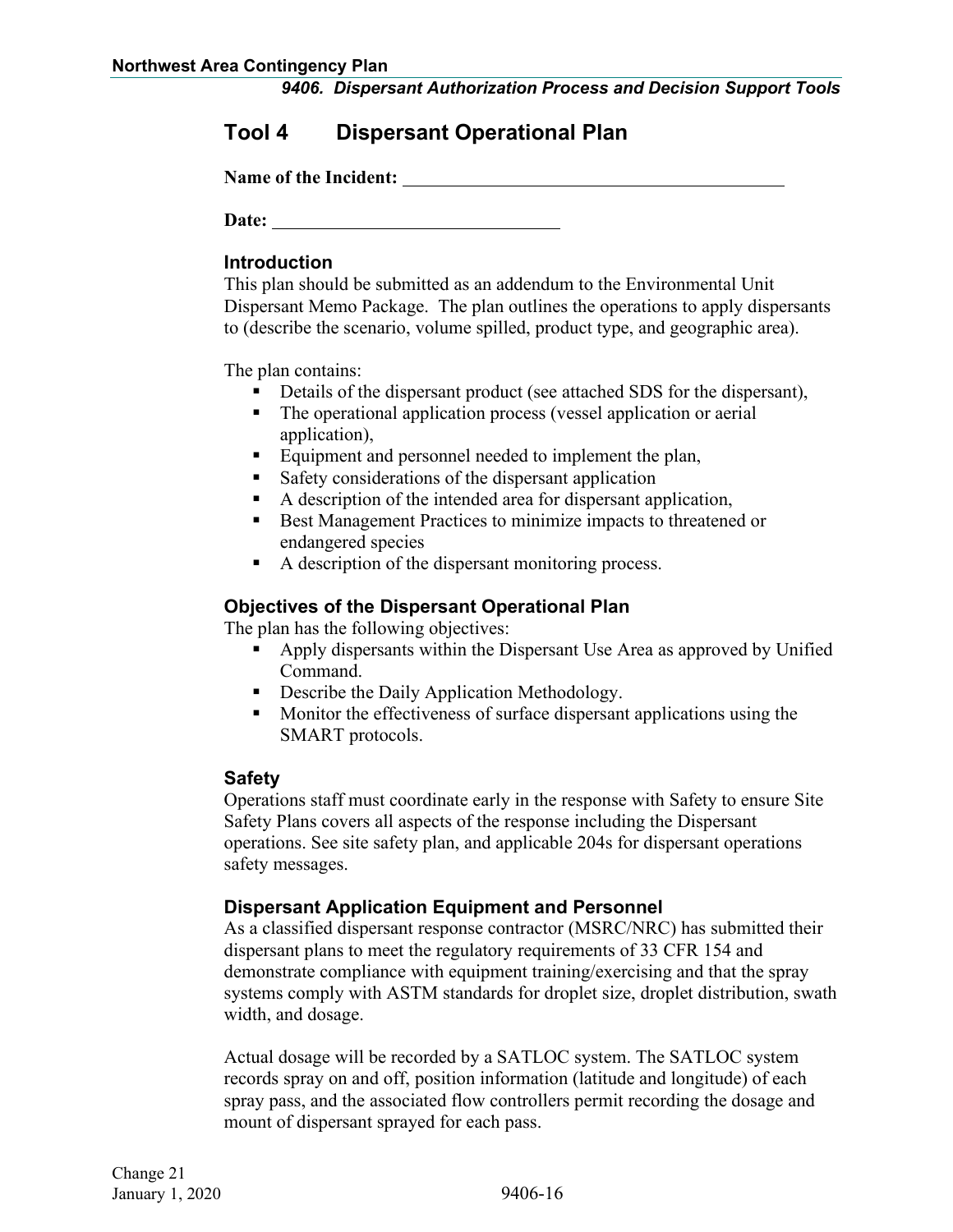Spray tracking/frequency, photos, videos and observation logs will be recorded with each flight and submitted daily.

#### **Proposed Dispersant Application Area**

The attached map (developed by the Environmental Unit) shows the approved dispersant application area.

*Map (developed by the EU), should include a legend, north arrows, incident location and indicate the limits of potential application of dispersant.*

#### **Best Management Practices to Protect and Minimize Response Impacts to Threatened and Endangered Species**

- Watch for and report all distressed or dead marine mammals to the Wildlife Unit
- No flights below 500 feet over sighted marine mammals
- No flights below 500 feet over wildlife refuges/management areas
- Vessels restricted from getting closer than 200 yards to whales (by regulation)
- Vessels restricted from getting closer than 100 yards to pinnipeds (seals, sea lions) (recommendation)
- No application of dispersants within 3 nautical miles of observed whales
- No application of dispersants within 3 nautical miles of observed pinnipeds
- Aerial survey by a NOAA NMFS wildlife observer for whales and other marine mammals required prior to and during any dispersant application.

#### **Dispersant Monitoring Plan Purpose**

The purpose of the plan is to outline the surface dispersant monitoring process.

#### **Objectives**

The objective of the plan is to monitor the effectiveness of surface dispersant applications using SMART Protocols. For this response SMART tiers 1 and Tier 2 monitoring protocols are being activated.

**Tier 1:** A trained observer, flying over the oil slick and using photographic job aids to visually assess the effectiveness of the dispersant application.

**Tier 2:** A sampling team on a vessel uses a fluorometer towed at a 1-meter depth under the oil slick before and after dispersant is applied to determine if there is an increase in hydrocarbons in the water column sufficient to show the dispersant is effective. Additionally, measurements are taken where there has been no oil as a background reading and water samples are obtained from both locations.

#### **Schedule and Duration**

**Tier 1:** On DATE at TIME an Aircraft TYPE (tail number) will be operating out of XXX airfield and will have a trained SMART OBSERVER NAME. SMART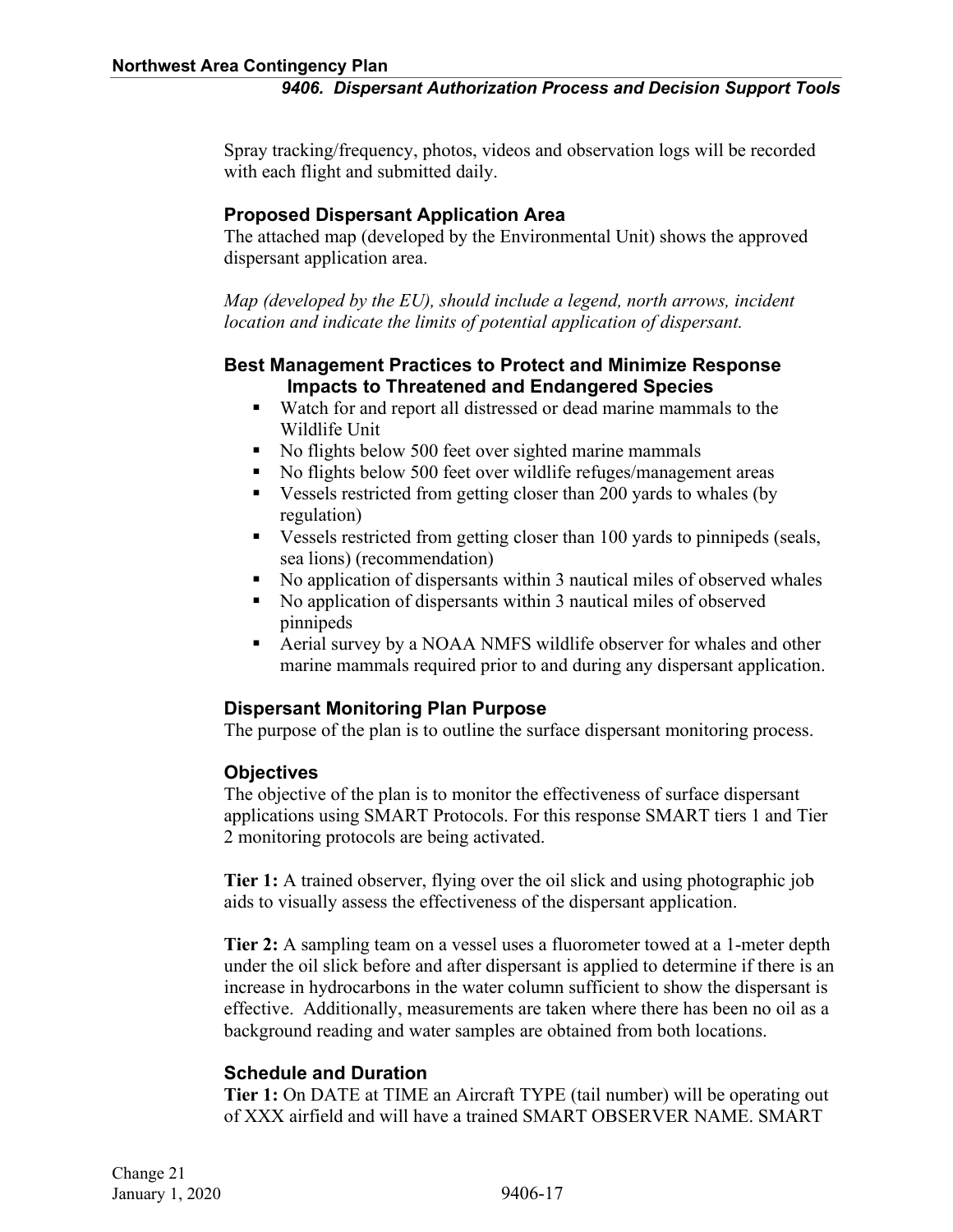observer flights will be coordinated with the Air Operations Branch and the scheduled detailed on the ICS Form 220.

**Tier 2:** (if activated): On DATE the vessel (NAME, WRRL ID#) will be available at available for smart team members to board and commence TIER 2 fluorometry analysis. SMART Tier 2 operations will be coordinated with the Dispersant Group to arrange sampling and to ensure the SMART team is in the area where the dispersant application is taking place.

Water sampling: If water samples are taken, they will be collected, retained, and analyzed according to standard sampling procedures and in accordance with the approved sampling plan. Samples should be obtained from a depth of 1 meter before and after dispersant application along a transect of the fluorometry measurements.

#### **Aerial and Wildlife Operations**

The Aircraft TYPE (tail number) operating from XXX airfield will commence operations on DATE with NAME NOAA as the wildlife observer.

The wildlife observers performing aerial observations will be personnel from NOAA. The observers will notify the dispersant team should they observe wildlife that must be avoided. Wildlife observers and wildlife aircraft pilots will attend operational briefings.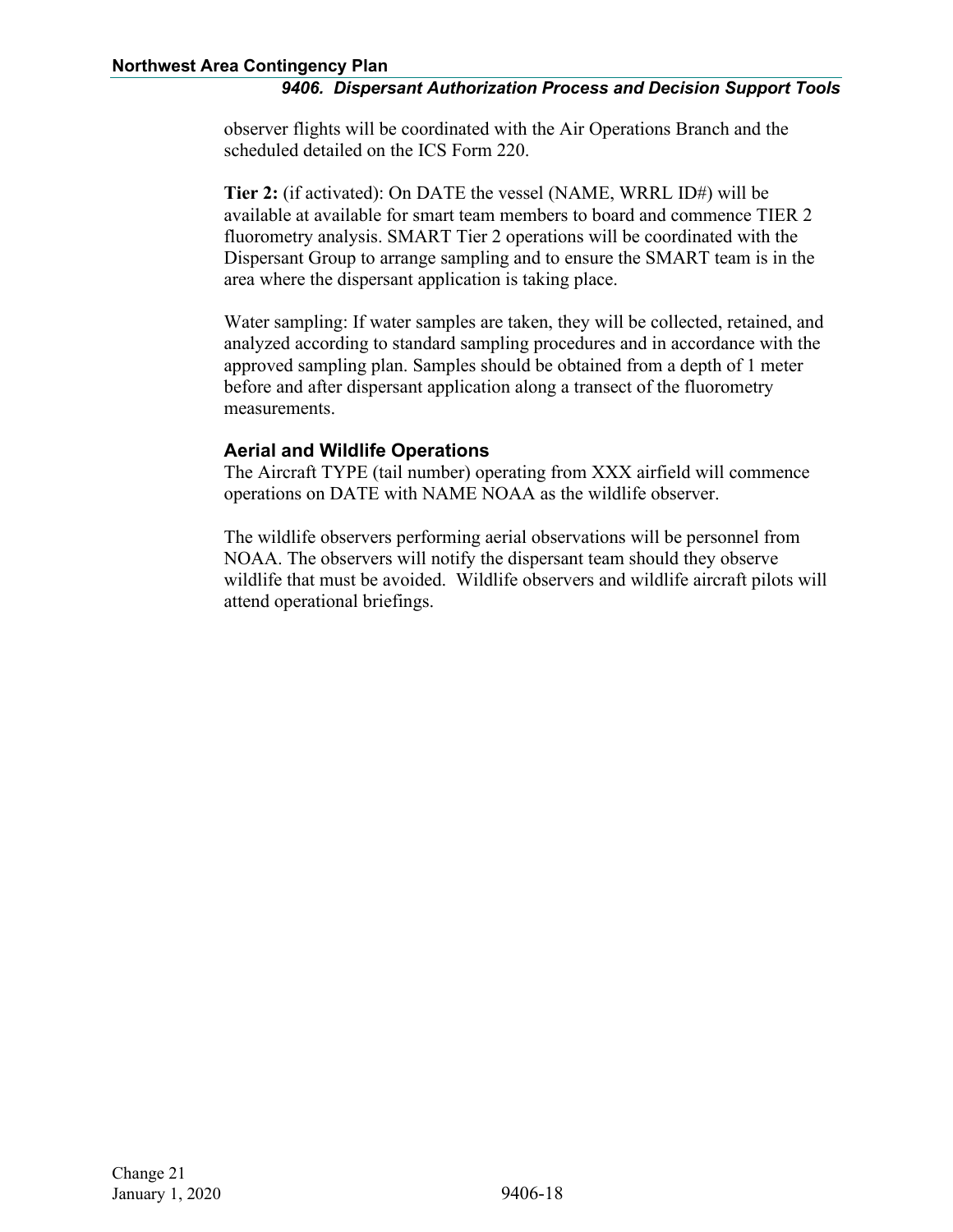#### **Dispersant Response Information**

| <b>Daily Aerial/Vessel Dispersant Application Plan (DADAP)</b> |  |                  |                                                  |                     |                                                          |               |  |                   |                          |           |
|----------------------------------------------------------------|--|------------------|--------------------------------------------------|---------------------|----------------------------------------------------------|---------------|--|-------------------|--------------------------|-----------|
| Date:                                                          |  | Time             |                                                  | Staging             |                                                          | Airport       |  |                   |                          |           |
|                                                                |  |                  |                                                  | Airport             |                                                          | ID            |  |                   |                          |           |
|                                                                |  |                  |                                                  |                     | Dispersant Staging Airport Supervisor (Name and Phone #) |               |  |                   |                          |           |
|                                                                |  |                  |                                                  |                     |                                                          |               |  |                   |                          |           |
|                                                                |  |                  |                                                  |                     | <b>Spill Site Information:</b>                           |               |  |                   |                          |           |
| <b>Spill Location:</b>                                         |  | Latitude         |                                                  |                     | Longitude                                                |               |  |                   | <b>Spill Size (bbls)</b> |           |
|                                                                |  |                  |                                                  |                     |                                                          |               |  |                   |                          |           |
| <b>Water Body:</b>                                             |  |                  |                                                  |                     |                                                          |               |  |                   |                          |           |
|                                                                |  |                  |                                                  |                     | <b>Spill Site Weather</b>                                |               |  |                   |                          |           |
| Wind (knts)                                                    |  | <b>Direction</b> |                                                  | <b>Visibility</b>   |                                                          | <b>Sunset</b> |  |                   |                          | Seas (ft) |
|                                                                |  |                  |                                                  |                     |                                                          |               |  |                   |                          |           |
|                                                                |  |                  |                                                  |                     |                                                          |               |  |                   |                          |           |
| <b>Attach Weather Report</b>                                   |  |                  |                                                  |                     |                                                          |               |  |                   |                          |           |
|                                                                |  |                  |                                                  |                     | <b>Communications</b>                                    |               |  |                   |                          |           |
| <b>Primary (VHF)</b>                                           |  |                  |                                                  |                     | <b>Sat Phone #:</b>                                      |               |  |                   |                          |           |
| <b>Secondary</b><br>(VHF)                                      |  |                  |                                                  | <b>Marine Radio</b> |                                                          |               |  |                   |                          |           |
| <b>Emergency</b>                                               |  |                  |                                                  |                     |                                                          |               |  |                   |                          |           |
| (VFH)                                                          |  |                  |                                                  |                     |                                                          |               |  |                   |                          |           |
|                                                                |  |                  |                                                  |                     | <b>Aircraft Information</b>                              |               |  |                   |                          |           |
| Tail #<br><b>Type</b>                                          |  |                  | <b>Call Sign</b><br><b>Airport</b><br><b>ETA</b> |                     | PIC/Crew                                                 |               |  | <b>Passengers</b> |                          |           |
|                                                                |  |                  |                                                  |                     |                                                          |               |  |                   |                          |           |
|                                                                |  |                  |                                                  |                     |                                                          |               |  |                   |                          |           |
|                                                                |  |                  |                                                  |                     | <b>Vessel Information</b>                                |               |  |                   |                          |           |
| Port<br><b>Name</b>                                            |  |                  | <b>Purpose</b>                                   |                     | Captain                                                  |               |  | Other             |                          |           |
|                                                                |  |                  |                                                  |                     |                                                          |               |  |                   |                          |           |
|                                                                |  |                  |                                                  |                     |                                                          |               |  |                   |                          |           |
|                                                                |  |                  |                                                  |                     |                                                          |               |  |                   |                          |           |
|                                                                |  |                  |                                                  |                     |                                                          |               |  |                   |                          |           |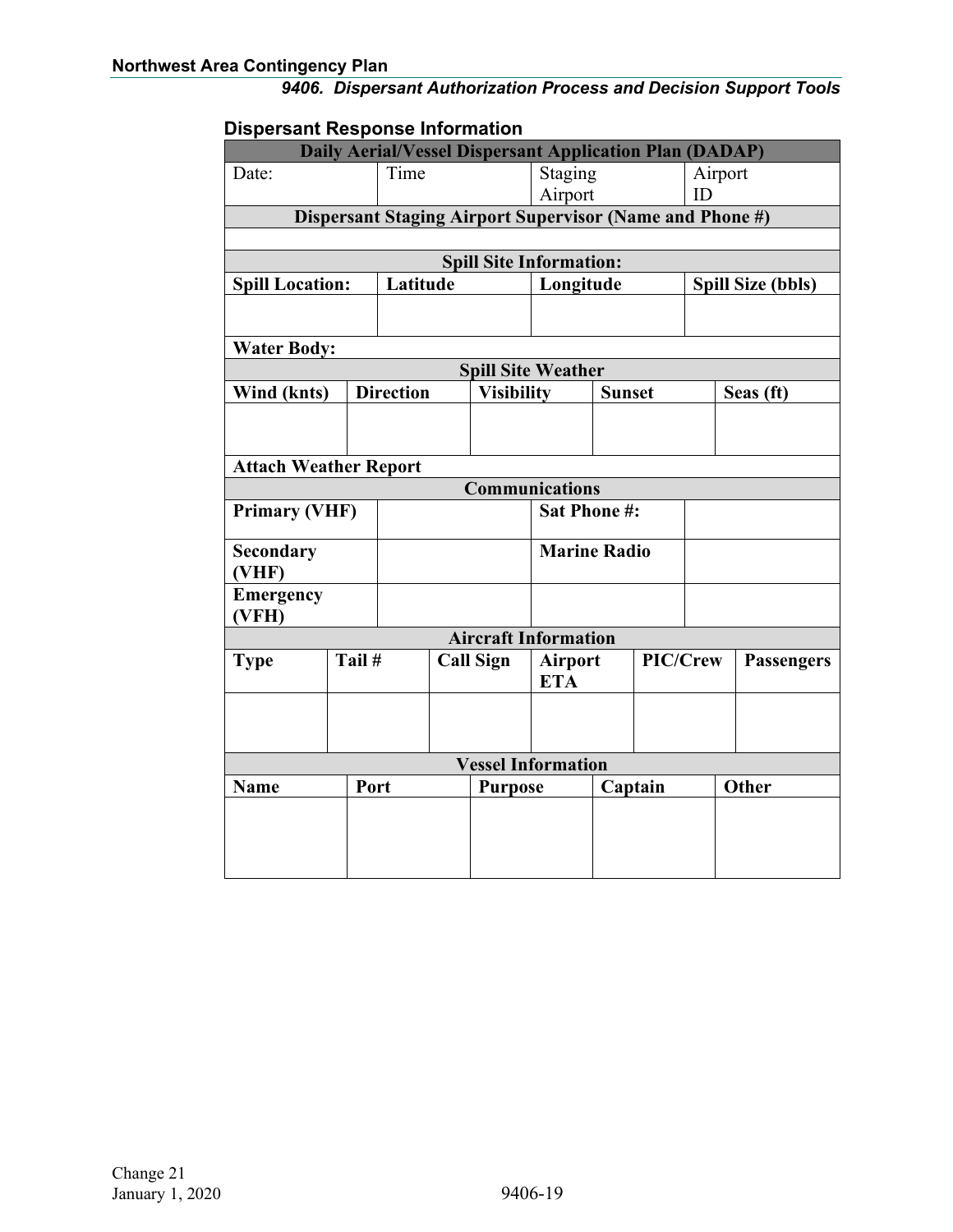#### **Activity Schedule, Staging Base Briefing, and Staging Base Information**

| <b>Daily Activity Schedule at Staging Base</b> |                                          |  |  |
|------------------------------------------------|------------------------------------------|--|--|
| Date:                                          |                                          |  |  |
| <b>Dispersant Group Staging Base</b>           |                                          |  |  |
| <b>Supervisor:</b>                             |                                          |  |  |
| <b>Time</b>                                    | <b>Activity</b>                          |  |  |
|                                                |                                          |  |  |
|                                                |                                          |  |  |
|                                                |                                          |  |  |
|                                                |                                          |  |  |
|                                                |                                          |  |  |
|                                                |                                          |  |  |
|                                                |                                          |  |  |
|                                                |                                          |  |  |
|                                                |                                          |  |  |
|                                                |                                          |  |  |
|                                                | <b>Daily Operational Briefing Agenda</b> |  |  |
| <b>Safety</b>                                  | Per safety plan (new info?)              |  |  |
| Weather                                        | Review weather report                    |  |  |
| <b>Communications</b>                          | See DADAP                                |  |  |
| <b>Dosage</b>                                  | 5 gpa?                                   |  |  |
| <b>Approach Info</b>                           |                                          |  |  |
| <b>Oil Spill Location and Description</b>      | Oil is moving (direction/approach)       |  |  |
| <b>Operations Procedure Changes CALL</b>       |                                          |  |  |
| <b>Review Flight Schedule</b>                  |                                          |  |  |
| <b>Reporting Requirements and Procedures</b>   |                                          |  |  |
| <b>Spray Tracking Frequency</b>                | Every flight                             |  |  |
| <b>Photographic and Videos</b>                 | Every flight                             |  |  |
| <b>Observation Logs</b>                        | Every flight                             |  |  |
| <b>Attachments</b>                             |                                          |  |  |
| Safety Data Sheet for the Dispersant Product   |                                          |  |  |
| <b>ICS</b> Form 232 Resources at Risk          |                                          |  |  |
| <b>FOSC Dispersant Authorization Checklist</b> |                                          |  |  |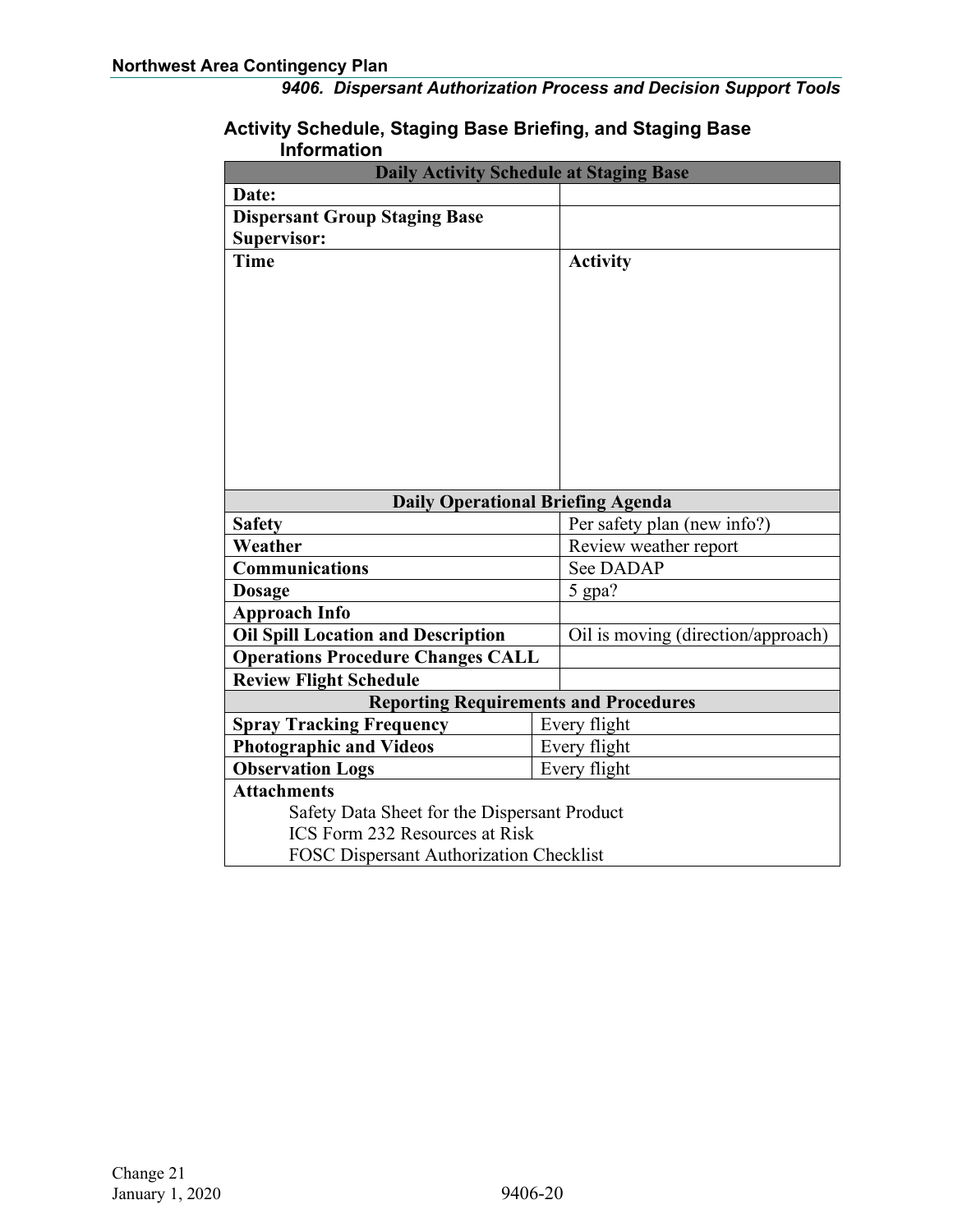## **Tool 5 Tribal and other Trustee Technical Coordination Master List**

The purpose of this tool is to gather a comprehensive list of all the Tribal, agency resource trustee and other key representatives who should be coordinated with and engaged on a technical level for input into the overall tradeoff discussion which is part of the Environmental Unit Recommendation process. This list is designed to be completed at the time of an incident and will most likely be different during each incident. This form should be completed by the EU.

| <b>Organization Name (e.g.</b><br>Tribe,<br><b>Federal/State/County</b><br>agency, etc.) | <b>POC Name and Contact</b><br><b>Info</b> | <b>Comments</b> |
|------------------------------------------------------------------------------------------|--------------------------------------------|-----------------|
|                                                                                          |                                            |                 |
|                                                                                          |                                            |                 |
|                                                                                          |                                            |                 |
|                                                                                          |                                            |                 |
|                                                                                          |                                            |                 |
|                                                                                          |                                            |                 |
|                                                                                          |                                            |                 |
|                                                                                          |                                            |                 |
|                                                                                          |                                            |                 |
|                                                                                          |                                            |                 |
|                                                                                          |                                            |                 |
|                                                                                          |                                            |                 |
|                                                                                          |                                            |                 |
|                                                                                          |                                            |                 |
|                                                                                          |                                            |                 |
|                                                                                          |                                            |                 |
|                                                                                          |                                            |                 |
|                                                                                          |                                            |                 |
|                                                                                          |                                            |                 |